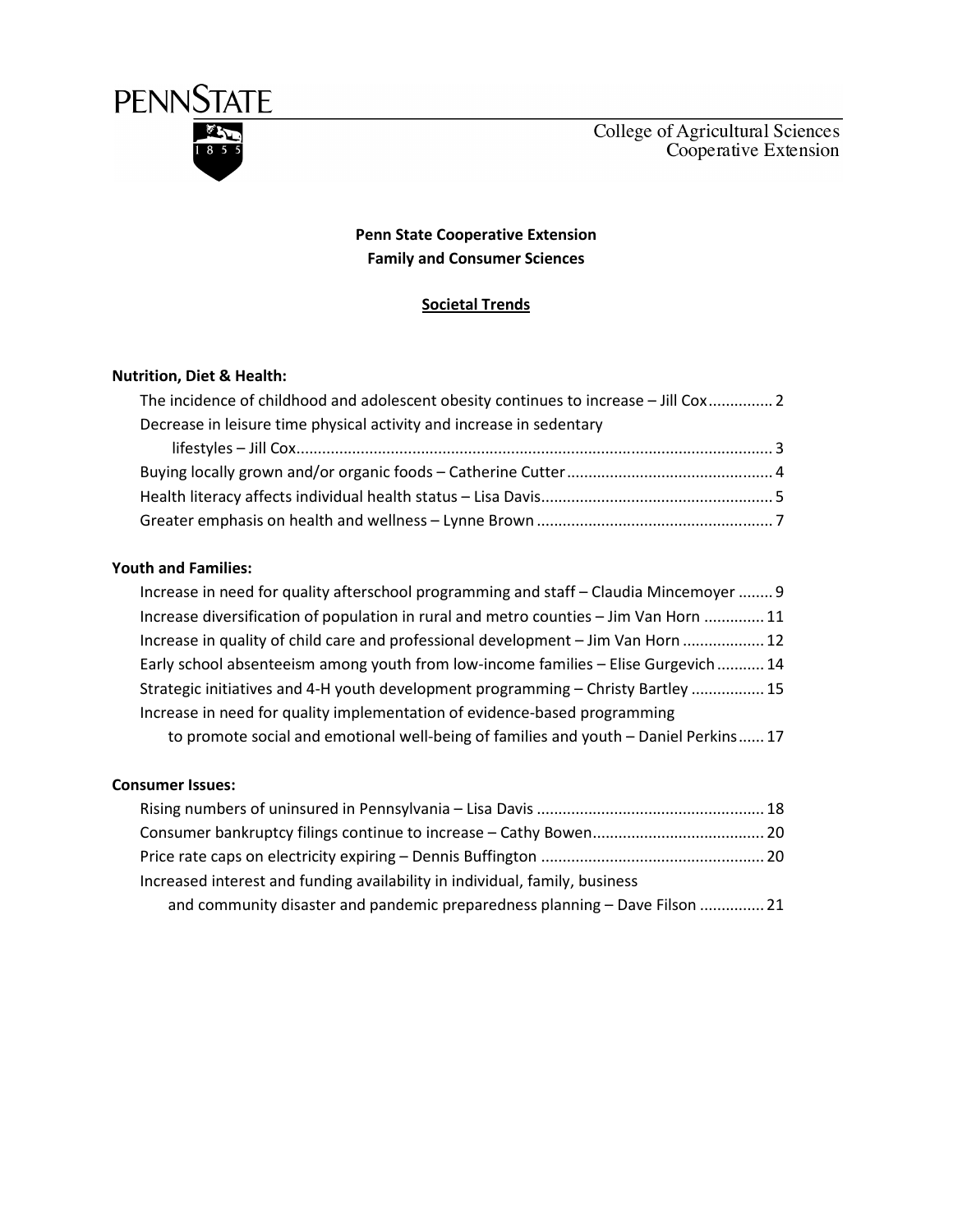Nutrition, Diet & Health:

## Trend: The incidence of childhood and adolescent obesity continues to increase.

The Problem: As the incidence of childhood and adolescent obesity increase, so does the existence of the co- morbidities associated with obesity presenting our nation with a significant health and economic crisis.

Trends: According to NHANES, the prevalence of overweight and obesity in children and adolescents was stable from the 1960's until 1980. According to the chart below, the rates across all age groups has risen significantly and consistently since then.

Table 1. Prevalence of overweight among children and adolescents ages 2-19 years, for selected years 1963-65 through 1999-2002

| Age<br>(years) <sup>1</sup> | <b>NHANES</b><br>1963-65<br>$1966 - 70^2$ | <b>NHANES</b><br>1971-74 | <b>NHANES</b><br>1976-80 | <b>NHANES</b><br>1988-94 | <b>NHANES</b><br>1999-2000 | <b>NHANES</b><br>2001-02 | <b>NHANES</b><br>2003-04 |
|-----------------------------|-------------------------------------------|--------------------------|--------------------------|--------------------------|----------------------------|--------------------------|--------------------------|
| $2 - 5$                     |                                           | 5                        | 5                        | 7.2                      | 10.3                       | 10.6                     | 13.9                     |
| $6 - 11$                    | 4.2                                       | 4                        | 6.5                      | 11.3                     | 15.1                       | 16.3                     | 18.8                     |
| $12 - 19$                   | 4.6                                       | 6.1                      | 5                        | 10.5                     | 14.8                       | 16.7                     | 17.4                     |

Source: http://www.cdc.gov/nchs/products/pubs/pubd/hestats/overweight/overwght\_child\_03.htm

Although there is no data available as the specific percentage for children in Pennsylvania, when examining the Pennsylvania data for adults it is evident that there is room for improvement.



Obesity Trends in 2006

Future Projections: Although the CDC recently revealed that obesity trends for adults have leveled off, they are still high and in need of reversal. No data is yet available for 2006 for children. (http://www.cdc.gov/nccdphp/dnpa/obesity/trend/maps/index.htm). Currently, this generation of children is expected to be the first to have a shorter lifespan than their parents.

Implications for Extension Programming: There is a need to offer a larger variety of youth programs with emphasis not only on healthy eating but the incorporation of physical activity as well. Most of our nutrition programs have not addressed physical activity and both are needed if the current trends are to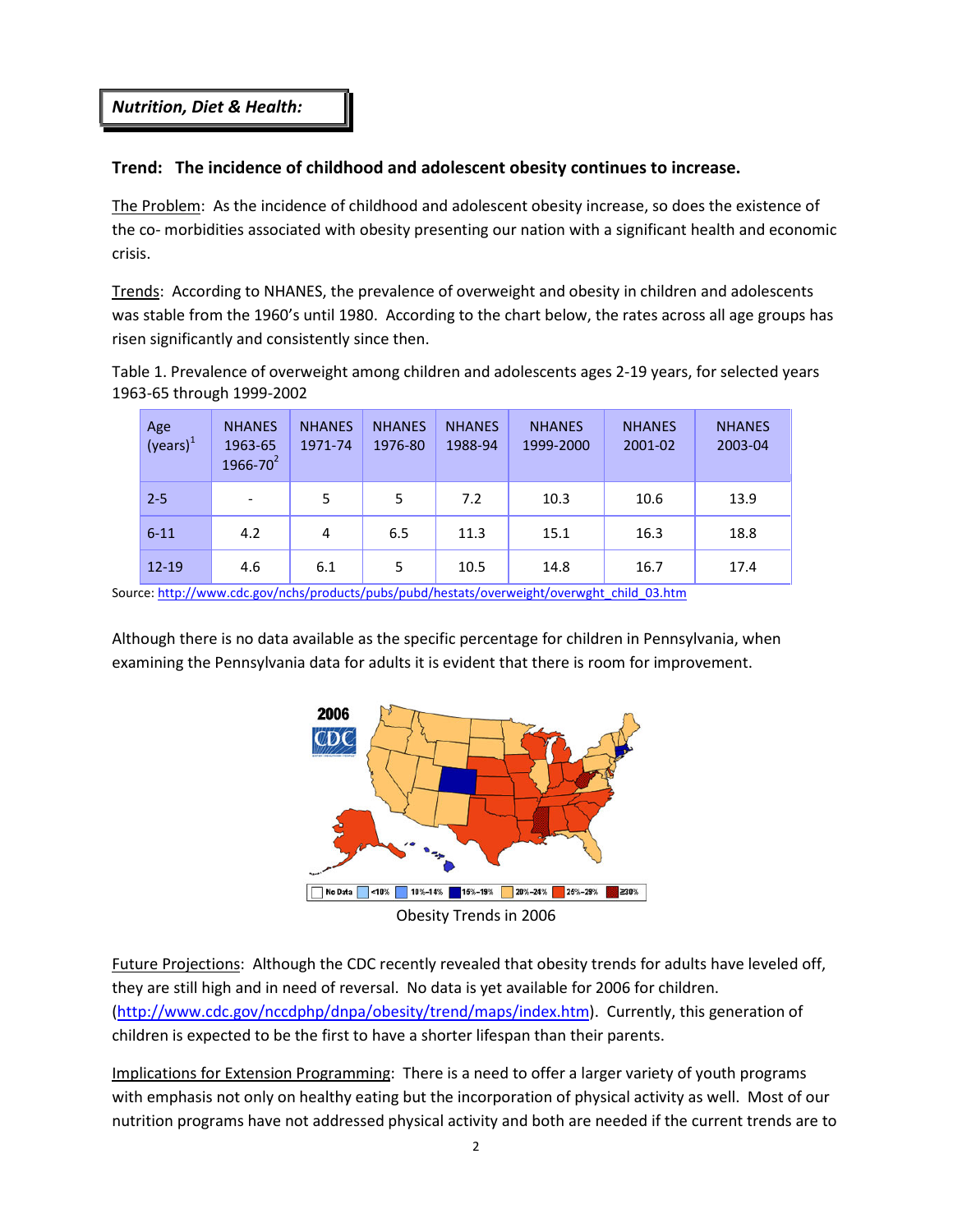be reversed. In their course on Promoting Healthy Behaviors in Children, the Cooper Institute recommends that design strategies for intervention must include Caregivers, schools, peers and siblings as well as the community. Cooperative Extension is in the unique position to have contacts which can impact each one of these groups and can provide the guidance and training needed to implement such programs.

References: In addition to those listed above: Promoting Healthy Behaviors in Children, The Cooper Institute, 2007.

Submitted by: Jill Cox

## Trend: Decrease in leisure time physical activity and increase in sedentary lifestyles.

The Problem: Meeting the daily recommendations for physical activity is essential for good health and can prevent many of the chronic diseases facing our society yet a significant number of people nationwide are not meeting these daily recommendations.

参

Trends:





Source: CDC

Future Projections: With the increase in use of technology and lack of facilities which encourage physical activity, these trends will at the very least remain stagnant and may even continue in a steady decline towards greater inactivity.

Implications for Extension Programming: Because of their access to schools and community programs, extension has the ability to encourage a large portion of the population in Pennsylvania to be more physically active using techniques based on the Stages of Change model. Educators can tailor their programs to meet the needs of the specific populations they serve. However, there is an increased need for education/resources especially for youth programming. There is also a need for strong role modeling in order to be convincing in the education process.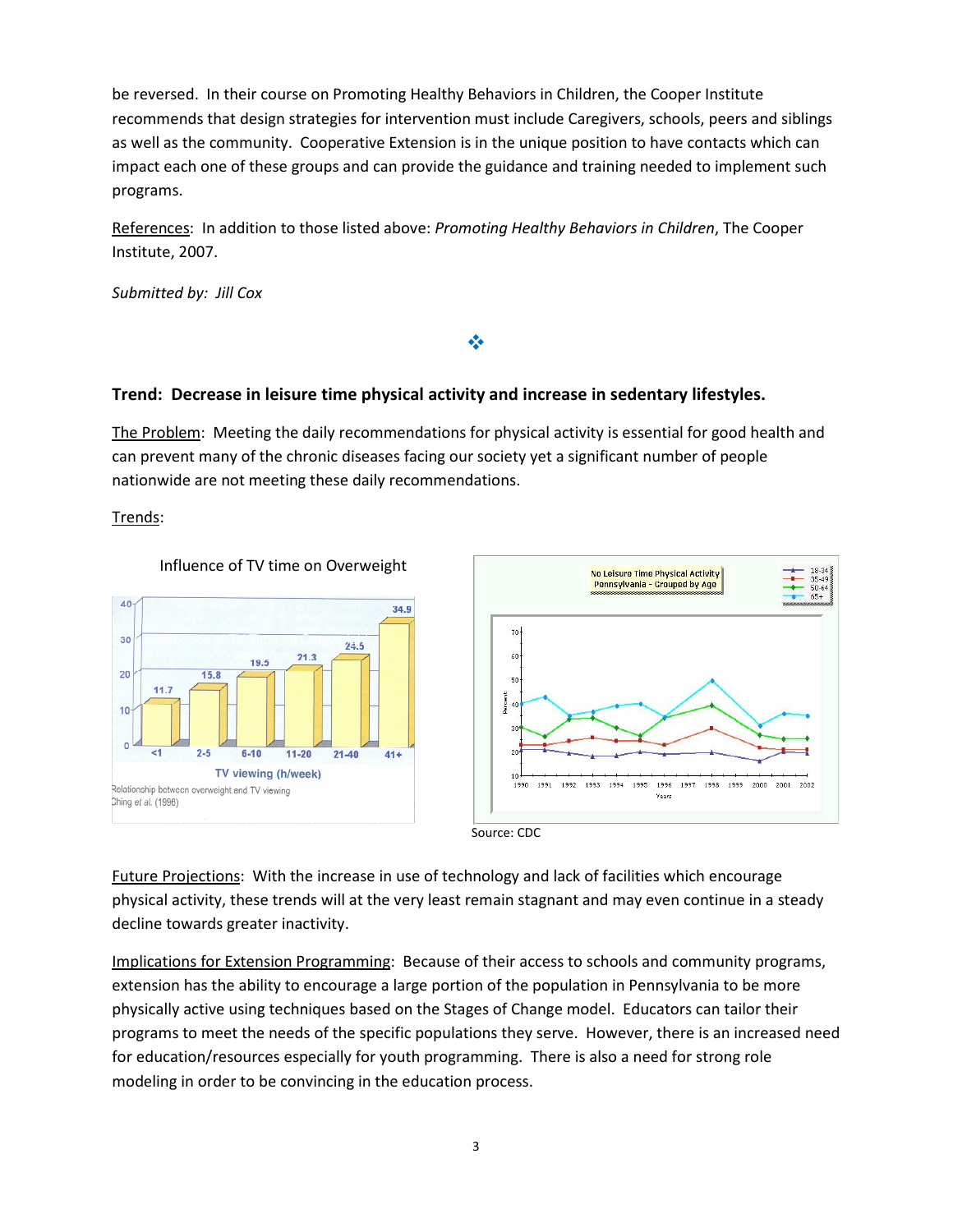References:

Marcus, Bess H; Forsyth, LeighAnn: Motivating People to Be Physically Active, Human Kinetics, 2003.

Promoting Physical Activity and Healthy Nutrition in Afterschool Settings: Strategies for Program Leaders and Policy Makers, U.S. Department of Health and Human Services, 2006.

Ward, Diane; Saunders, Ruth; Pate, Russell: Physical Activity Interventions in Children and Adolescents, Human Kinetics, 2007.

Promoting Physical Activity: A Guide for Community Action, U.S. Department of Health and Human Services, 1999.

Submitted by: Jill Cox

## ❖

## Trend: Buying locally grown and/or organic foods

The Problem: There is a movement that promotes the concept that locally grown foods (fruits and vegetables) are safer and more wholesome than conventionally processed foods. (See CDT editorials over the past year).

There is a concern that imported foods, (i.e., from China) are tainted, unwholesome, and unsafe.

Trends: More consumers are purchasing fresh fruits and vegetables to improve their health and well being. Along these lines, consumers are beginning to purchase locally grown foods to reduce their "carbon footprint."

The number of foodborne illnesses and deaths associated with fresh fruits and vegetables in the past decade has increased. Some of these illnesses were associated with organically grown products, while others were associated with conventionally processed and/or imported fruits and vegetables.

There are no scientific data to support the claim that locally grown foods are safer and more wholesome.

Future Projections: Given the push for healthy diets, there will be an increase in the consumption of fresh fruits and vegetables by Americans. Will this mean an increase in foodborne illnesses?

Consumers will purchase more locally grown food products to minimize their carbon footprints. Country of Origin Labeling (COOL) will be important to consumers.

Implications for Extension Programming:

- Good Agricultural Practices (GAP) trainings for fruits and vegetable producers
- Consumer information and trainings to address COOL, purchasing, storing, and preparing of fresh foods, including fruits and vegetables.

### References: From www.centredaily.com

### OUR VIEW< WORD'S GETTING AROUND ON FOOD -- FROM CDT EDITORIAL STAFF

Happy Valley is on the cutting edge -- make that the cutting-board edge -- of a growing movement, one of which popular-culture observers and even lexicographers are taking notice: eating locally grown food. There's even a term for it -- locavore -- and it happens to be The New Oxford American Dictionary's 2007 Word of the Year. (The variant localvore is also acceptable until Associated Press word czars rule otherwise.) Four women in San Francisco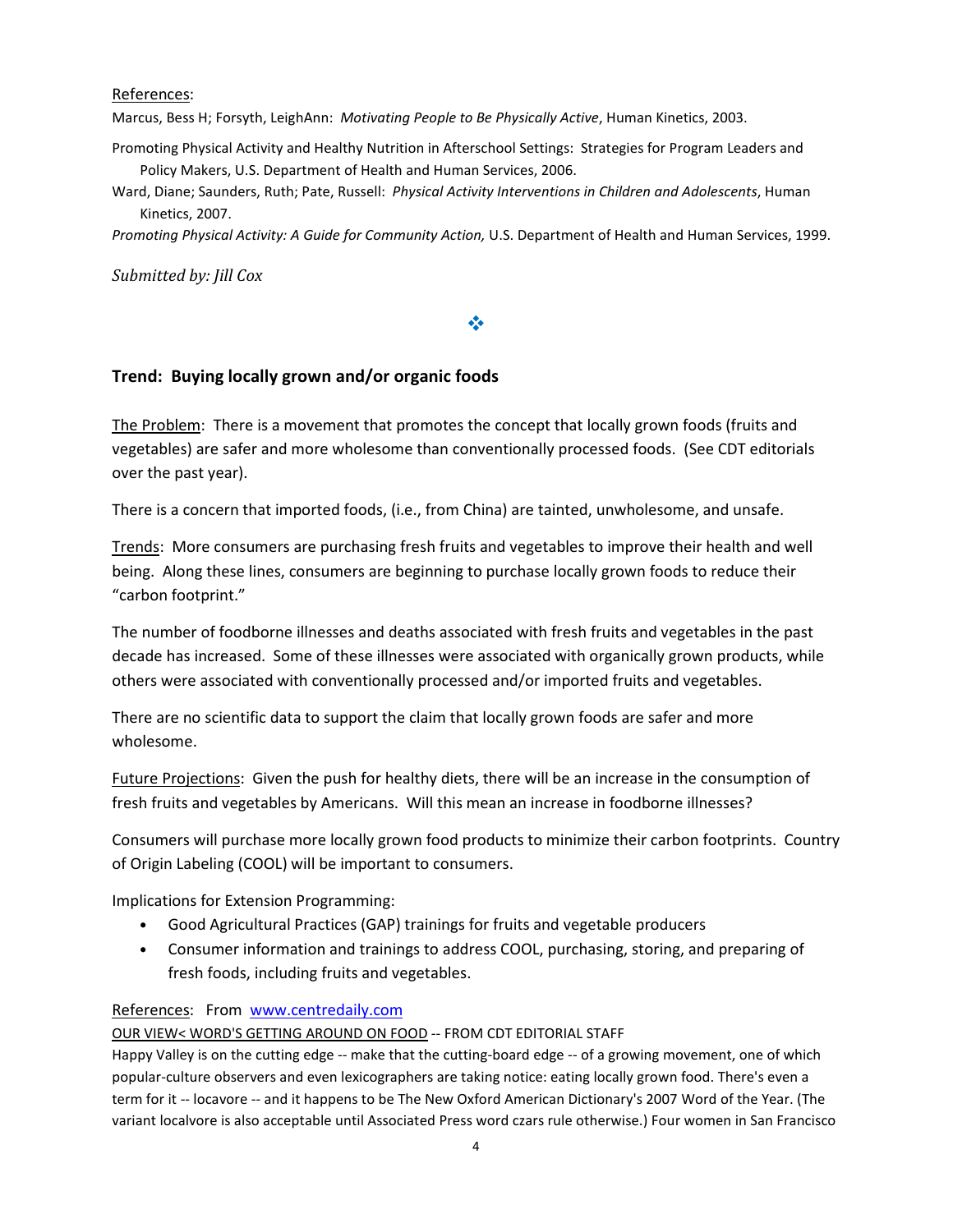#### coined the word two... Published on 2007-11-27, Page 6, Centre Daily Times (State College, PA)

#### PENN STATE PERSPECTIVE< FOOD FOR HEALTH AND HOMELAND SECURITY -- Dorothy A. Blair

What does climate change have in common with America's health care crisis and homeland security? Our poor food choices and lack of exercise are sickening us, and we are overly dependent on imported fossil fuels to move our bodies and deliver what passes for nourishment. We need cooperation among individuals and government at every level to green our food and transport systems. Our food choices reflect what is available and culturally acceptable. Though meat is entwined in our...

Published on 2007-09-03, Page 6, Centre Daily Times (State College, PA)

CENTRE COUNTY SEEING GREEN WITH FARM TOUR -- Stephanie Koons skoons@centredaily.com FROM CDT STAFF REPORTS

In an age of modern convenience and mega-supermarkets, many consumers can't always be sure about what is in the food they are buying. As an alternative, many people are supporting local farmers to get fresher products and connect with how their food is produced. At the second annual Centre County Farm Tour this weekend, the final event of Centre County's local foods week, participants will get a firsthand look at how produce, meat and dairy products are brought to their...

Published on 2007-08-10, Page 24, Centre Daily Times (State College, PA)

#### OUR VIEW -- FROM CDT EDITORIAL STAFF

Where does your food come from? We're not asking at what store you buy groceries, but where does your food actually come from? Who grew it? Who raised the beef and chickens? Where was it all processed? How? Food is the most basic of life's essentials, but for most of us, it is the one from which we are farthest removed. Only two generations ago, we grew our own food or knew who did, and if our grandparents didn't raise their own animals, they knew the local...

Published on 2007-05-10, Page 8, Centre Daily Times (State College, PA)

#### OUR VIEW – FROM CDT EDITORIAL STAFF

Think spring, folks. Soon -- very soon -- locally grown radishes, lettuce, green onions and even strawberries will be available at farm stands and farmers' markets across the region. And if you need yet one more reason to embrace the "buy fresh, buy local" concept, consider the lead paragraph of a recent front-page story. "The federal agency that's been front and center in warning the public about tainted spinach and contaminated... Published on 2007-03-07, Page 6, Centre Daily Times (State College, PA)

Submitted by Catherine Cutter

## ❖

### Trend: Health Literacy Affects Individual Health Status

The Problem: The strongest predictor of an individual's health status is not their age, or racial or ethnic group. It is also not their educational level, their income or their employment status. So, what is the strongest predictor of an individual's health status? It is their health literacy skills.

Trends: The term health literacy, developed for the National Library of Medicine and used by the federal government in its Healthy People 2010 health guidelines, is defined as "the degree to which individuals have the capacity to obtain, process and understand basic health information and services needed to make appropriate health decisions." An individual's capacity refers to both the innate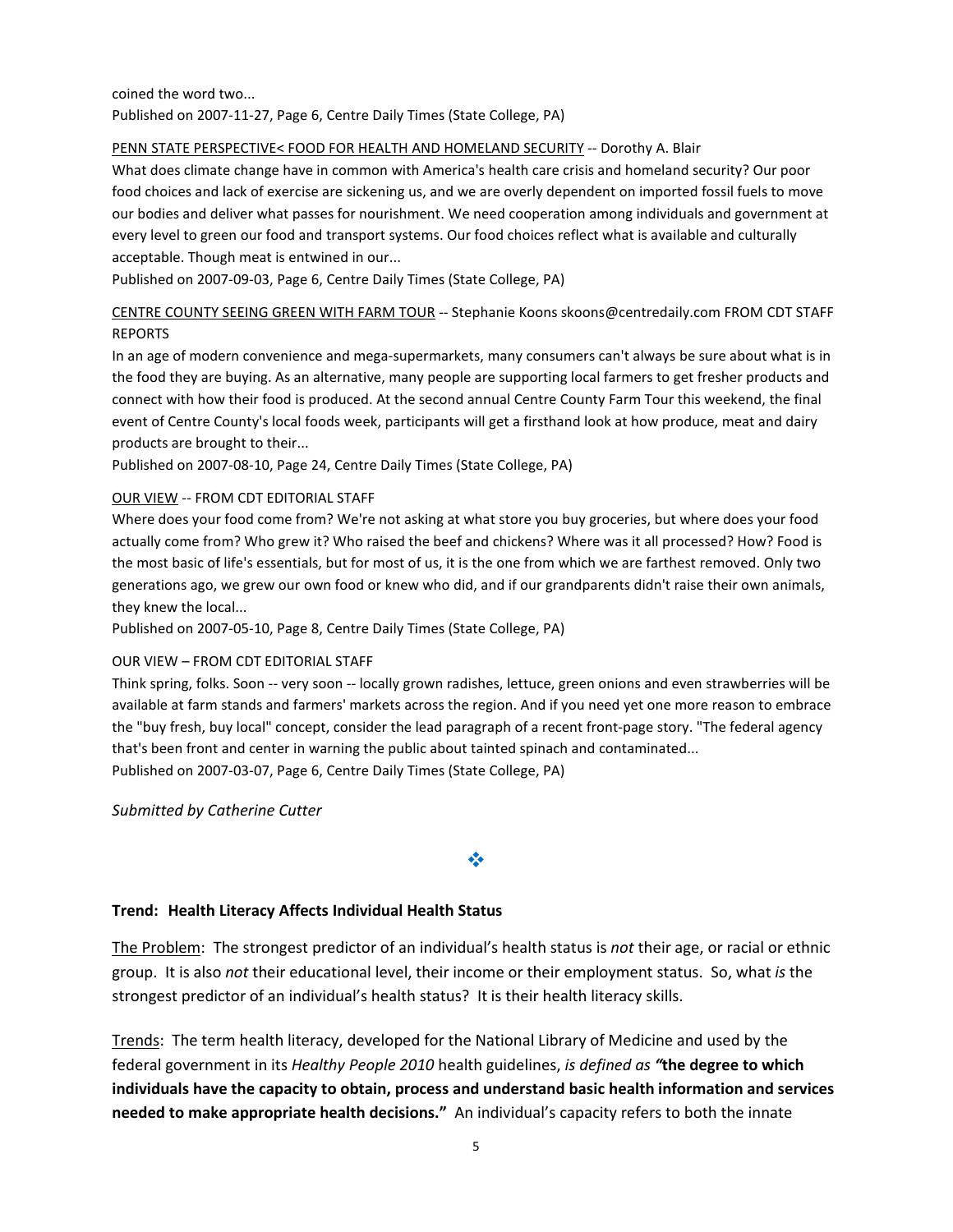potential of the individual as well as his or her own skills. An individual's health literacy capacity is mediated by education, with adequacy being affected by culture, language, and the characteristics of health-related settings.

The Health Literacy Component of the 2003 National Assessment of Adult Literacy identified three health-related categories in which individuals should possess adequate health literacy skills: clinical, prevention, and navigation of the health care system. Health literacy skills are needed for reading health information; dialogue and discussion; chart interpretation; decisions regarding participation in research studies; and using medical tools for personal or familial health care. For patients, health literacy means being able to follow instructions from a doctor, nurse or pharmacist, take medication properly or deal with a chronic illness. For health care practitioners, it means being able to help patients understand and act on health care information.

According to the American Medical Association (AMA), poor health literacy is a stronger predictor of a person's health than age, income, employment status, education level and race. Several adverse health outcomes are associated with limited literacy, such as limited health knowledge, increased incidence of chronic disease, poorer intermediate disease markers and a lower use of preventive health care services. People with low health literacy are also less likely to comply with prescribed treatment and self-care regimens. People with low health literacy make more errors with medications and are less likely to complete treatments; they also report poorer overall health, present disease in later stages and have a poorer understanding of treatment.

According to the Agency for Healthcare Research and Quality in its report, Literacy and Health Outcomes, low health literacy is linked to higher rates of hospitalization and higher use of expensive emergency services. Low literacy adversely impacts cancer incidence, mortality, and quality of life. Preventive cancer screening care may be ineffective, resulting in patients being diagnosed at a later stage. Treatment options also may not be entirely understood; therefore, treatment for some patients may not be the treatment best suited to meet their needs. Informed consent documents may be too complex for patients with low health literacy skills; consequently, patients may make suboptimal decisions about accepting or rejecting interventions.

Future Projections: It is estimated that at least one-third of Americans will have major health literacy problems; many will be elderly, with chronic conditions. Envisioning a health-literate America requires a blueprint for change in which the education, health systems, and providers are held accountable. Health literacy is an issue of ethics and equity and is essential to reducing disparities.

### Implications for Extension Programming:

- 1. Hold open forums to raise awareness about health literacy and how organizations can be more attuned to addressing the issue
- 2. Collaborate with literacy councils to develop programming
- 3. Refer individuals to relevant sources of information
- 4. Compile information and "real-life" stories and forward to appropriate audiences

#### References:

Communicating Health: Priorities and Strategies for Progress (July 2003). Healthy People 2010. Office of Disease Prevention and Health Promotion (ODPHP) of the U.S. Department of Health and Human Services (HHS). Retrieved 30 June 2006 from odphp.osophs.dhhs.gov/projects/HealthComm/background.htm.

Health Literacy (31 May 2006). Health Literacy, Consumer Health Manual. National Network of Libraries of Medicine. Retrieved 22 June 2006 from nnlm.gov/outreach/consumer/hlthlit.html.

Health Literacy (13 Feb 2006). Rural Assistance Center: Health Literacy. Rural Assistance Center. Retrieved 12 June 2006 from www.raconline.org/info\_guides/healthliteracy/.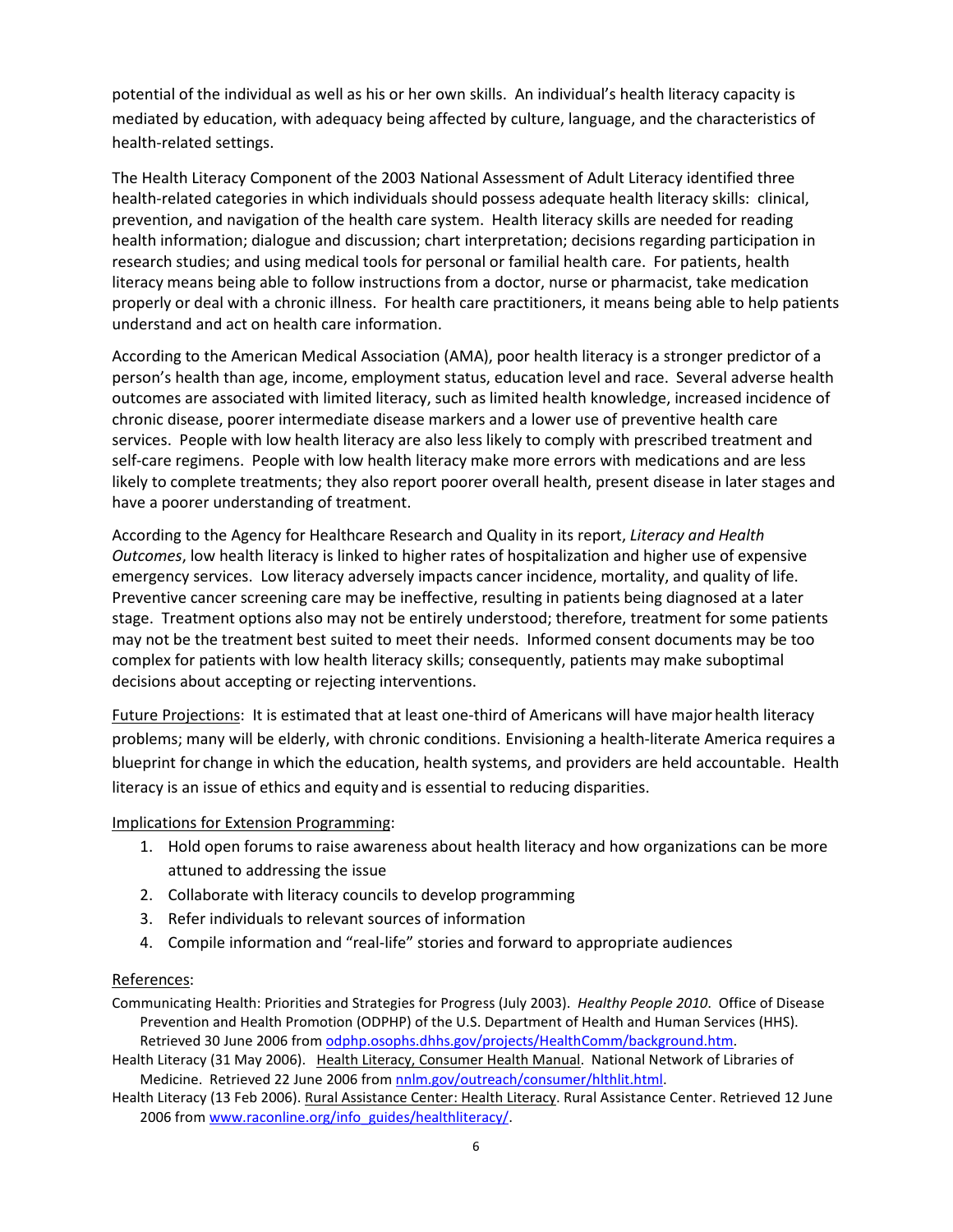Improving Health Literacy: CDC's Approach (17 May 2005). Communication at CDC: Resources: Featured Articles: Improving Health Literacy. Center for Disease Control. Retrieved 13 June 2006 from www.cdc.gov/communication/resources/literacy.htm.

Health Literacy: A Policy Challenge for Advancing High-Quality Health Care. Ruth M. Parker, Scott C. Ratzan and Nicole Lurie. Health Affairs, 22, no. 4 (2003): 147-153.

Nielsen-Bohlman, Lynn, Allison M. Panzer, and David A. Kindig. 2004. Health Literacy: A Prescription to End Confusion. THE NATIONAL ACADEMIES PRESS.

What is Health Literacy? (2006) Partnership for Clear Health Communication - What is Health Literacy? Partnership for Clear Health Communication, Pfizer Inc. Retrieved June 13, 2006 from www.askme3.org/PFCHC/what\_is\_health.asp.

Submitted by Lisa Davis

## ❖

### Trend: Greater emphasis on health and wellness

The Problem: Despite government and public health efforts, chronic diseases like heart disease remain major killers and insufficient numbers of American are making lifestyle choices that would reduce their risk of poor health. Economic and demographic factors have shifted the emphasis of health care to increasing wellness, wherein appropriate food choice and exercise patterns are of great importance. As health care becomes less available to significant portions of the population, local community access to health and wellness programs are needed.

Trends:

- Cost of health care is consuming more of the gross national product and the Federal office overseeing pension funds has recently allowed businesses to consider dropping health care coverage for retired workers. This will put more pressure on Medicare and Medicaid as the baby boomers retire and the population grays.
- Cardiovascular disease remains the leading cause of death for both men and women. However this is still seen as a man's disease and only recently have guidelines for treatment of women been published. Screening and interventions to reduce risk of coronary heart disease in women remain underutilized.
- Prevalence of diabetes continues to grow so the number of diagnosed cases is 17.5 million. The estimated cost in 2007 is \$174 billion. The impact of this disease is shared across all of society through increased health insurance premiums, losses in productivity and reduced quality of life for those with diabetes and their families.
- Obesity and high blood pressure are two significant risk factors for development of heart disease and diabetes. The prevalence of obesity (BMI>30) has increased significantly in the US since the 1970s so that now about 33% of adults are obese and 16% of children. Trends for children are particularly disturbing. In recognition of the trend in obese children and the cumulative findings that indicate the pathological changes leading to heart disease can be found in adolescents, the American Heart Association released guidelines for primary prevention of atherosclerotic cardiovascular disease beginning in childhood.
- Metabolic Syndrome, defined as clustering of undesirable blood lipid levels, high blood pressure, elevated blood glucose and elevated inflammatory markers, is on the rise and is now officially recognizes as a cardiovascular risk factor. This brings the fields of cardiovascular disease and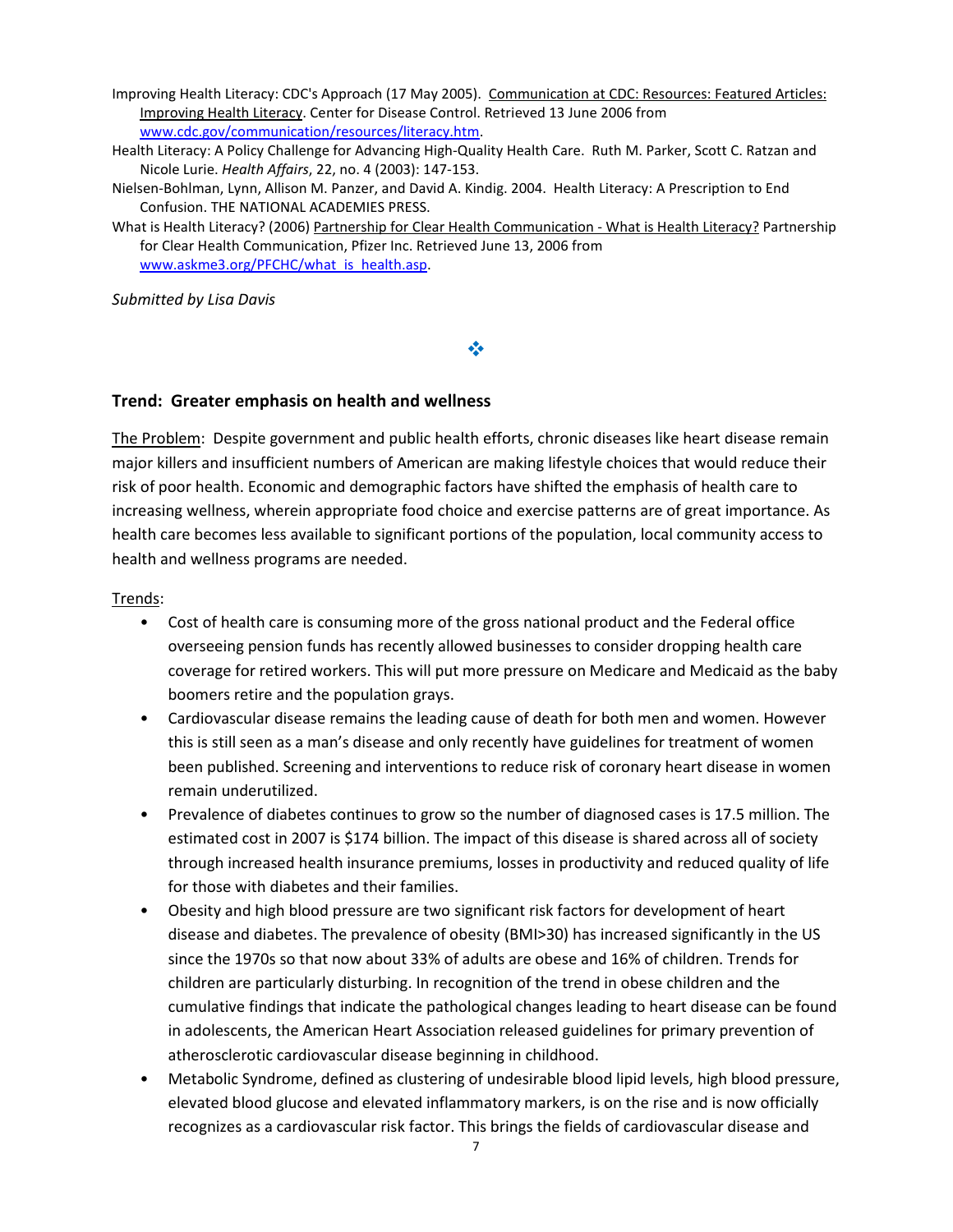diabetes together as efforts can be made to reduce the risk of both diseases simultaneously. Lifestyle changes, i.e. healthful eating and fitness habits, are the first line of treatment and can reduce every metabolic risk factor.

• The 2005 Dietary Guidelines recommends Americans consume more plant- based foods including whole grains, fruits and vegetables and increase intake to 9 servings of fruits and vegetables a day. Despite over a decade of effort, many Americans still eat less that 5 fruits and vegetables a day and most are confused about finding whole grains.

Future Projections: Efforts to alter lifestyle habits will become more intense in the next 5-10 years. We are already seeing more efforts by health care insurance providers and insurance companies like Blue Cross, etc. to encourage people to stop smoking, improve eating patterns, lose weight and get more exercise. It remains to be seen if these will succeed without significant worksite incentives. However, altering these population patterns is critical to control health care costs, which are driving the effort to reduce company health care coverage. In addition, as globalization continues, loss of employment will continue and be especially devastating in rural areas where employment opportunities are limited. Health insurance is usually lost with unemployment. This will produce underinsured and less healthy groups in resource stretched communities.

Implications for Extension: Extension educators will need to work with community groups and employers to help adults and children understand and engage in healthful lifestyle practices. Interactive, evidence based programs that foster continued engagement will be needed. Challenges will include limited resources, adequate and appropriate exercise facilities and the rising cost of food, especially of fruits and vegetables.

#### References:

American Diabetes Association. 2008. Economic costs of diabetes in the US in 2007. Diabetes Care 31, 1-20 Mieres JH. 2008. Review of the American Heart Association's Guidelines for cardiovascular disease prevention in women. Available at heart.bmj.com

Ogden CL et al. 2007. Obesity among adults in the US. No changes since 2003-2004. NCHS Data Brief, November. Kavey, RW et al. 2003. American Heart Association Guidelines for primary prevention of atherosclerotic

cardiovascular disease beginning in childhood. Circulation 107, 1562-1566.

Grundy SM. 2007. Cardiovascular and metabolic risk factors: How can we improve outcomes in high-risk patients? American Journal of Medicine 120, S3-S8.

Submitted by J Lynne Brown

❖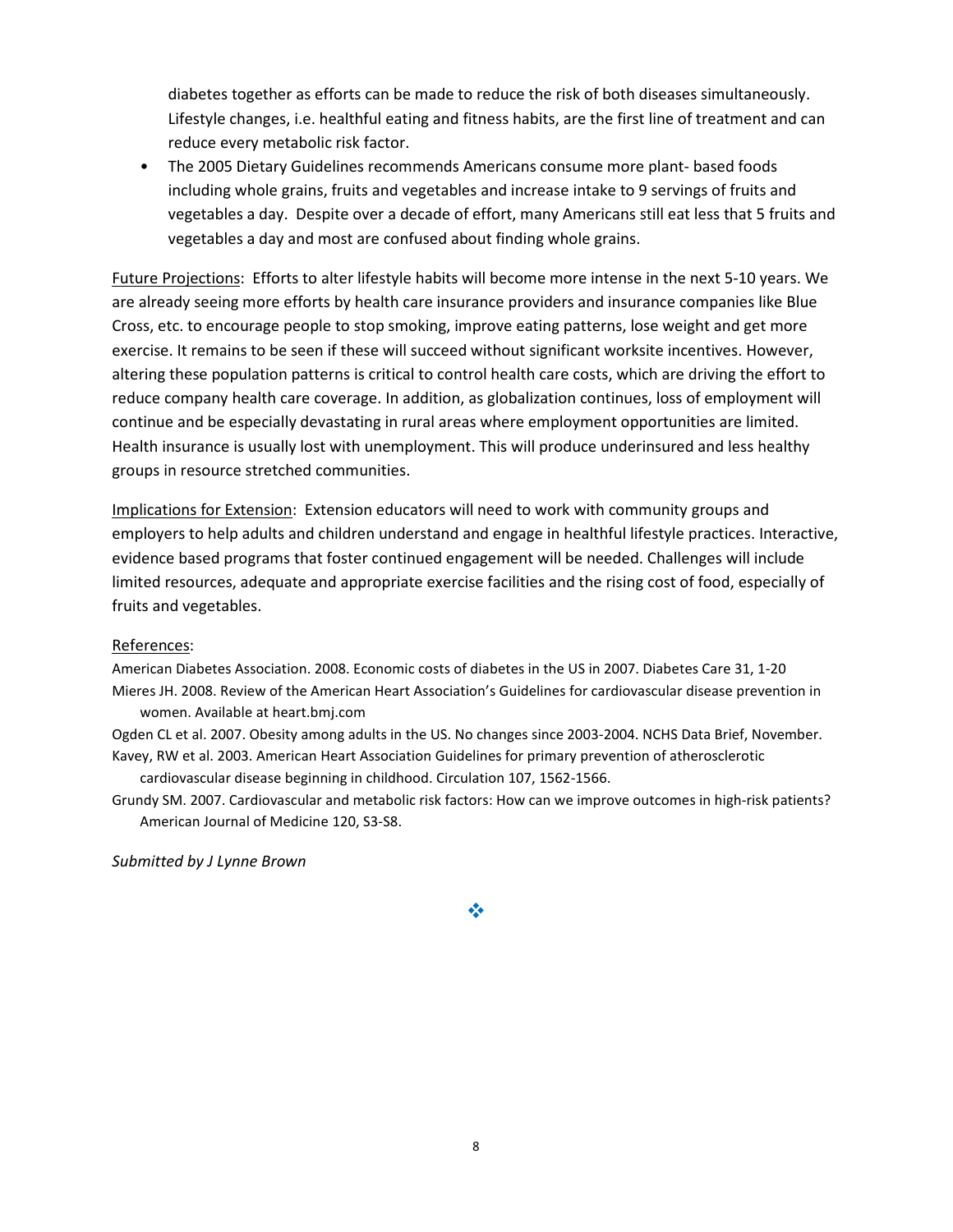## Youth and Families

## Trend: Increase in need for quality afterschool programming and staff

### The Problem:

- 1. According to the MARS study, "better paid and better trained staff spend more quality activity time with children, which is the single most important factor in the success of an after-school program." (MARS, 2005, p. 23). However, professional development in the out-of-school-time (OST) field has been limited and often non-existent. There is a need to provide training, curriculum materials and program models to help OST staff better design quality programs.
- 2. In addition to improving the quality of afterschool programs in Pennsylvania, there is also a need to increase the number of afterschool programs (Afterschool Alliance, 2004).

#### Trends:

- 1. Of the more than 2 million school-aged children in Pennsylvania, only 9% of K-12 youth are able to participate in afterschool programs. (Afterschool Alliance, 2004)
- 2. Approximately 26% of Pennsylvania children are unsupervised afterschool (Afterschool Alliance, 2004)
- 3. 26% of all children NOT in afterschool would participate IF an afterschool program were available (Afterschool Alliance, 2004)
- 4. African American and Hispanic youth spend more time unsupervised than other children and demand for afterschool programs is much higher for these families.
- 5. Many OST program staff are skilled at youth engagement but don't understand how their programs could support academic achievement; conversely, school-based personnel who try to design afterschool programs create programs that are "more school, afterschool" that don't appeal to youth (Hill, 2008).
- 6. Most afterschool program staff lack formal education in child and youth development and educational methodologies. (Grossman, Price, Fellerath, Jocovy, Kotloff, Raley & Walker, 2002.)
- 7. Weissberg and Durlak (2007) summarize a research study on the positive impact of afterschool programs that use evidence-based approaches to enhance personal and social skills. They found that youth programs were most successful at improving youth outcomes when the activities offered to youth were sequential, active, focused and explicit (SAFE). This finding underscores the importance of afterschool program design as well as content. When programs with these characteristics were compared to those without these features, the SAFE programs improved youth's feelings of self-confidence, positive feelings toward school, grades and achievement test scores. These SAFE features are components of many 4-H programs and curricula.
- 8. Primary among the challenges in running effective afterschool programs are program quality, staff training, staff turnover and consistent funding (Gootman, 2000; Larner, Zippiroli, and Behrman, 1999; Miller, 2001)
- 9. In 2006, the Pennsylvania Youth Development and Afterschool Network surveyed its members and with a 50% response rate (n=220) found that 98% of the respondents indicated that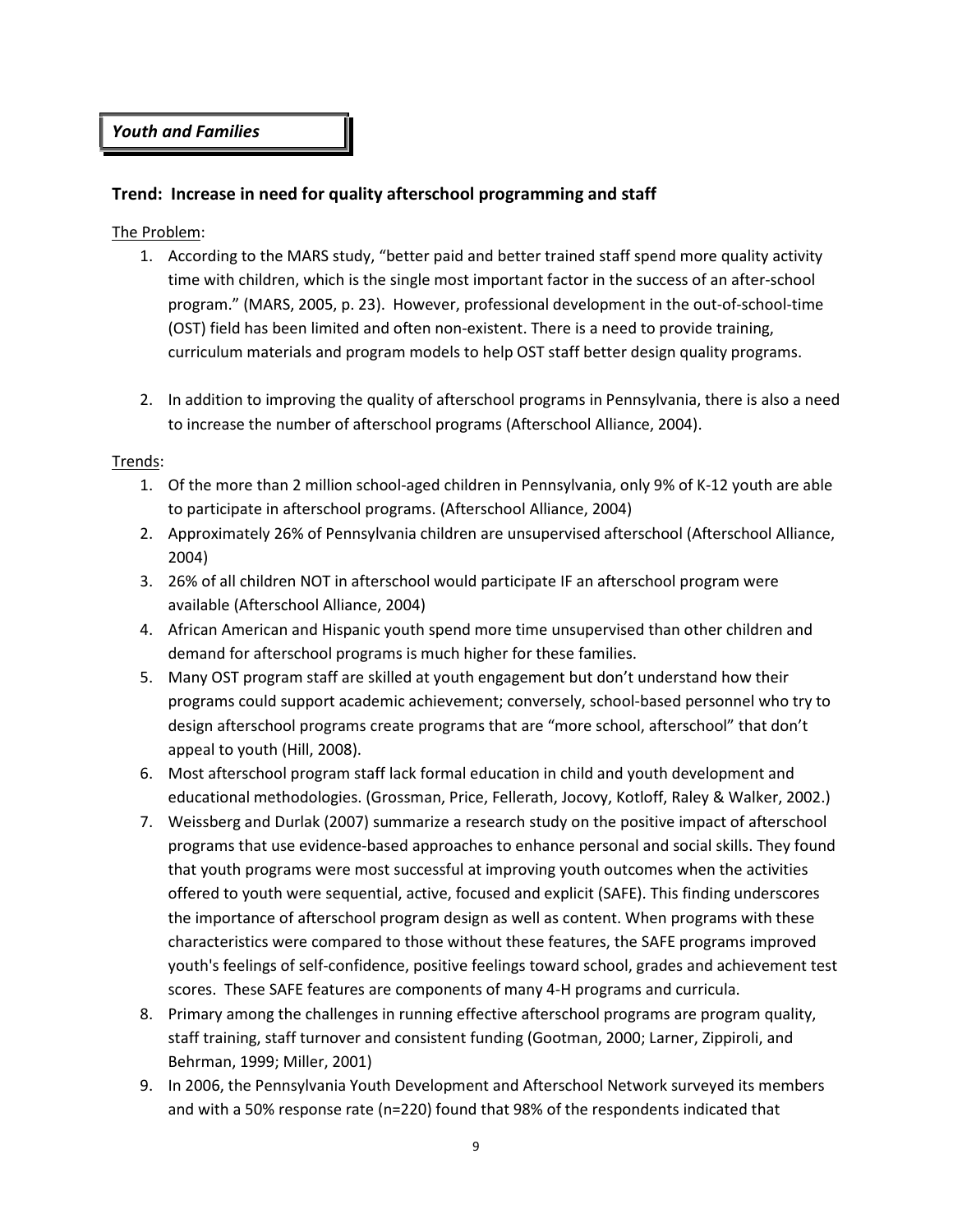technical assistance, staff professional development and accountability of afterschool and youth development programs was very important (78%) or important (20%).

Future Projections: Afterschool programs, whether held in schools, community centers, churches or community organizations, are increasing in number and held in a variety of formats. (Bodilly & Beckett, 2005; Fashola, 2002).

## Implications for Extension Programming:

- 1. Extension has the infrastructure to provide ongoing technical assistance, training and staff development that does not exist in many organizations providing OST programming. CES has expertise in positive youth development, project-based, sequential learning, experiential learning, youth leadership development, service learning, youth engagement and specific curricular areas.
- 2. With funding and support, Cooperative Extension could increase the number of OST programs being conducted to increase availability to families in Pennsylvania.

### References:

Afterschool Alliance (2004). America After 3 Report-Afterschool in Pennsylvania. www.afterschoolalliance.org

- Bodilly, S. & Beckett, M.K. (2005). Making out of school time matter: Evidence for an action agenda. Santa Monica, CA: Rand Corporation.
- Durlak, J. A. & Weissberg, R. P. (2007). The impact of after-School programs that promote personal and social skills. (Executive Summary. www.casel.org
- Fashola, O. (2002). Building effective afterschool programs. Thousand Oaks, CA: Corwin Press.
- Gootman, J. (2000). After-school programs to promote child and adolescent development. Washington, D.C.: National Academy of Science.
- Hill, S. (Ed.) (2008). Afterschool matters: Creative programs that connect youth development and stuent achievement. Thousand Oaks, CA: Corwin Press.
- Larner M.B., Zippiroli,L., & Behrman, R. (1999). When school is out: Analysis and recommendations. The Future of Children, 9(2), 4-20. http://www.future-ofchildren.org
- Massachusetts After-School Research Study (MARS). (2005). Pathways to success for youth: What counts in afterschool. Boston, MA: United Way of Massachusetts Bay.
- Miller, B.M. (2003). Critical Hours: Afterschool programs and educational success. Quincy, MA: Nellie Mae Education Foundation. http://www.nmefdn.org/uploads/Critical\_Hours.pdf
- Miller,B. (2001). The promise of after-school programs. Educational Leadership, 58(7). www.ascd.org/readingroom/edlead/0104/miller.html.
- Pennsylvania Afterschool Youth Development Network (2006). Afterschool & youth development Issues and Trends Survey Results. http://www.psaydn.org

Submitted by Claudia Mincemoyer

## ÷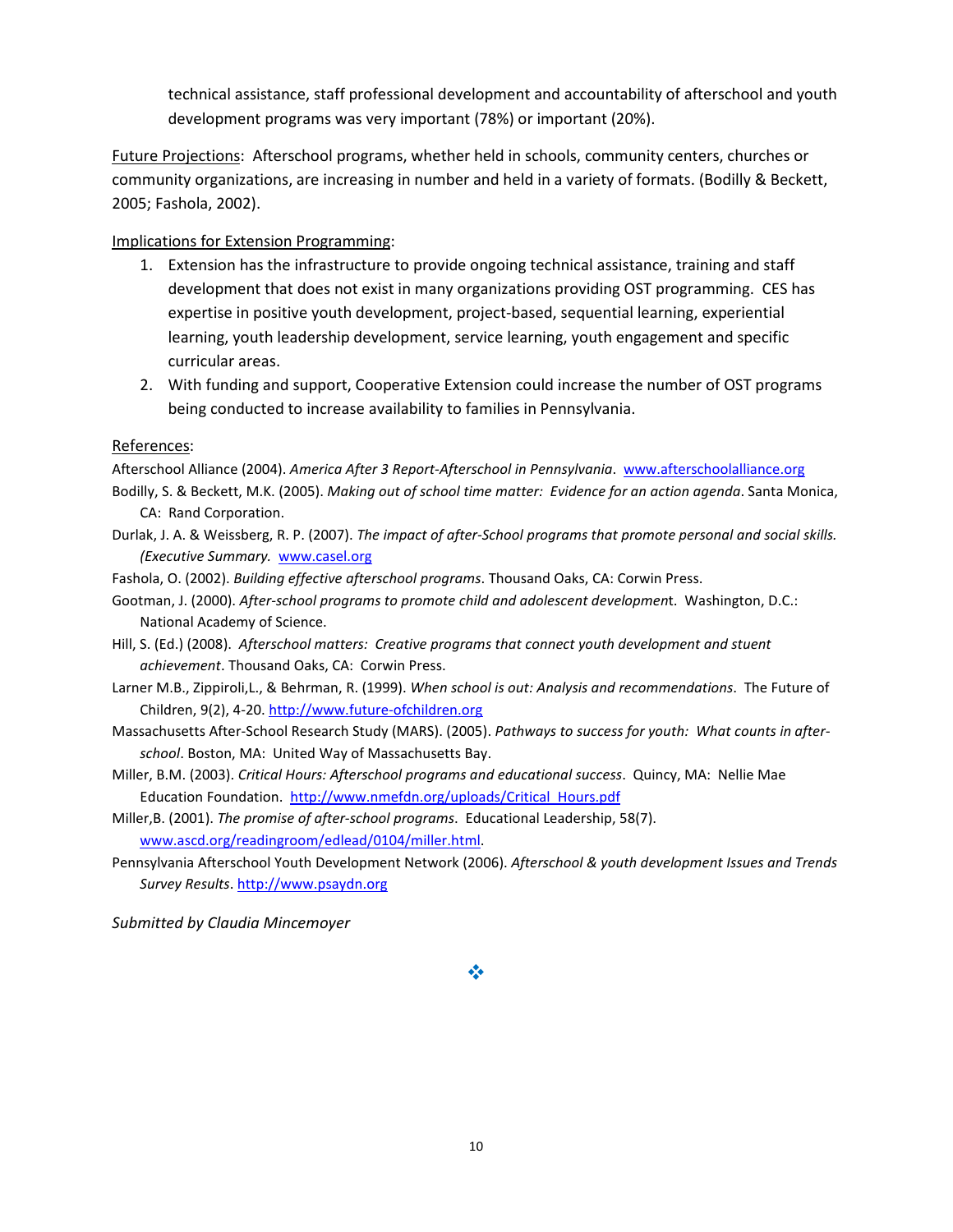## Trend: Increasing diversification of population in rural and metro counties.

The Problem: Extension is ill-prepared to meet the needs of various cultural groups residing in PA counties. Immigrants will affect the cultures in PA communities, and many social service organizations need to be prepared to meet the needs of both the long standing community residents as well as the new immigrants.

## Trends:

- **Immigrants compose an increasingly large share of the U.S. labor force and a growing share of** low-wage workers. Immigrants are 11 percent of all U.S. residents, but 14 percent of all workers and 20 percent of low-wage workers.
- Immigrants' hourly wages are lower on average than those for natives, and nearly half earn less than 200 percent of the minimum wage—versus one-third of native workers.
- Immigrant workers are much more likely than natives to drop out of high school (30 versus 8 percent), and are far more likely to have less than a ninth-grade education (18 versus 1 percent).
- **Iffer that** incontrient of all U.S. workers with less than a ninth-grade education are immigrants.
- Nearly two-thirds of low-wage immigrant workers do not speak English proficiently, and most of these workers have had little formal education.
- Two of every five low-wage immigrant workers are undocumented. Labor force participation is higher among undocumented men than among men who are legal immigrants or U.S. citizens.
- While the low-wage native labor force is mainly female (59 percent), men dominate the lowwage immigrant labor force (56 percent).
- **Even though they are less likely to participate in the labor force, female immigrant workers are** better educated and more likely to be in the United States legally than male immigrants.
- Foreign-born women earn substantially lower wages than either foreign-born men or native women.
- Although immigrants dominate a few low-wage occupations—farming and private household workers—immigrants in these occupations represent a small share of all low-wage foreign-born workers. (1)

Ref: population bureau stats

White dominant people will be a minority around 2050 causing increasing conflict and creating needs that are significantly different than those of the present dominate culture.

Future Projections: Immigration will impact all societal institutions, schools, churches, communities, retail, etc. There exists the potential for conflict between long time residents and immigrants, cultural misunderstanding and discrimination.

Implications for Extension Programming: By working with communities with new immigrant residents, extension would be able to:

- Facilitate assimilation of new arrivals into communities.
- Provide educational experiences to assist new arrivals in understating cultural values, norms and behavior of existing groups within the community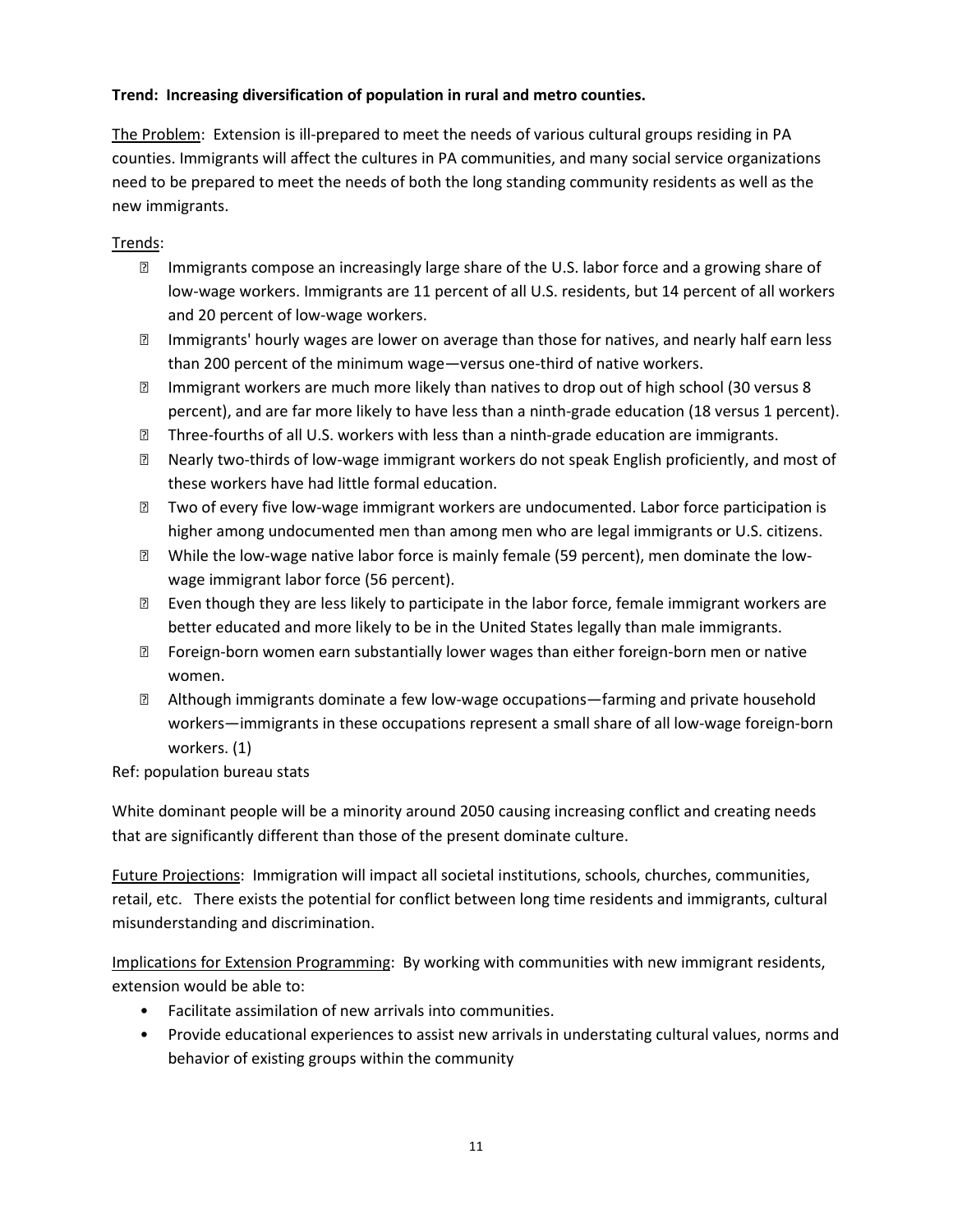- Provide educational experiences for immigrant families in order to understand the structures and functions of local government and services, including social service agencies, schools, civic<br>groups, churches, etc.<br>Provide parent education for parents of immigrant children groups, churches, etc.
- Provide parent education for parents of immigrant children

An immigration specialist is needed to help especially rural communities cope with and meet the needs of people from various cultures.

### References:

Urban Institute, Immigrant Families and Workers. Brief #4. 2003.

Submitted by James Van Horn

咚

## Trend: Increase in Quality of Child Care and Professional Development

The Problem: Research has repeatedly linked preparation and continued quality professional development / education to higher levels of child care quality. While this is true in both metro and nonmetro areas, the implication for deficient quality of both child care and professional development is especially critical for rural counties in Pennsylvania. blem: Research has repeatedly linked preparation and continued quality professional<br>ment /education to higher levels of child care quality. While this is true in both metro and<br>reas, the implication for deficient quality o

Trends: Governments are increasingly emphasizing the positive relationship between quality child care and the quality of training early educators receive. The emphasis is being translated into regulations, policies and improvement initiatives backed by financial incentives. High quality early education produces long-lasting benefits (Schweinhart & Weikart 1997; National Research Council & Institute of Medicine: Peisner-Feinberg et al. 2001; Campbell et al 2002).With this evidence, federal, state and local decision makers are asking critical questions about young children's education. Of particular importance is the fact that the quality of child care children receive in child care settings is due, in large part to the effectiveness of the training child care providers rec Medicine: Peisner-Feinberg et al. 2001; Campbell et al 2002).With this evidence, federal, state and loca<br>decision makers are asking critical questions about young children's education. Of particular importanc<br>is the fact t

U.S. Census Bureau data show that during the 1990s, Pennsylvania's rural areas grew faster than its U.S. Census Bureau data show that during the 1990s, Pennsylvania's rural areas grew faster than its<br>urban areas. Between 1990 and 2000, Pennsylvania's rural areas had a 4 percent population increase while urban areas had a 3 percent population increase. Across the United States, Census data show that rural counties had a 12 percent increase in population between 1990 and 2000. Urban counties had a nearly 14 percent increase during the same period. nearly

Corresponding with an increase in population was an increase in families. According to the Census, during the 1990s, rural Pennsylvania saw a 3 percent increase in the number of families. In urban areas, there was a 1 percent increase in families. during the 1990s, rural Pennsylvania saw a 3 percent increase in the number of families. In urban areas,<br>there was a 1 percent increase in families.<br>According to the 2000 Census, there were nearly 225,140 more rural Pennsy ase. Across the United States, Census data show that<br>ion between 1990 and 2000. Urban counties had a<br>an increase in families. According to the Census,<br>nt increase in the number of families. In urban areas,<br>25,140 more rura

than those over 65 (Center for Rural Pennsylvania).

Research on child care is an essentially urban literature, with a few examples of suburban studies. Rural<br>child care is an unknown quantity (Phillips, 1987, p. 123). child care is an unknown quantity (Phillips, 1987, p.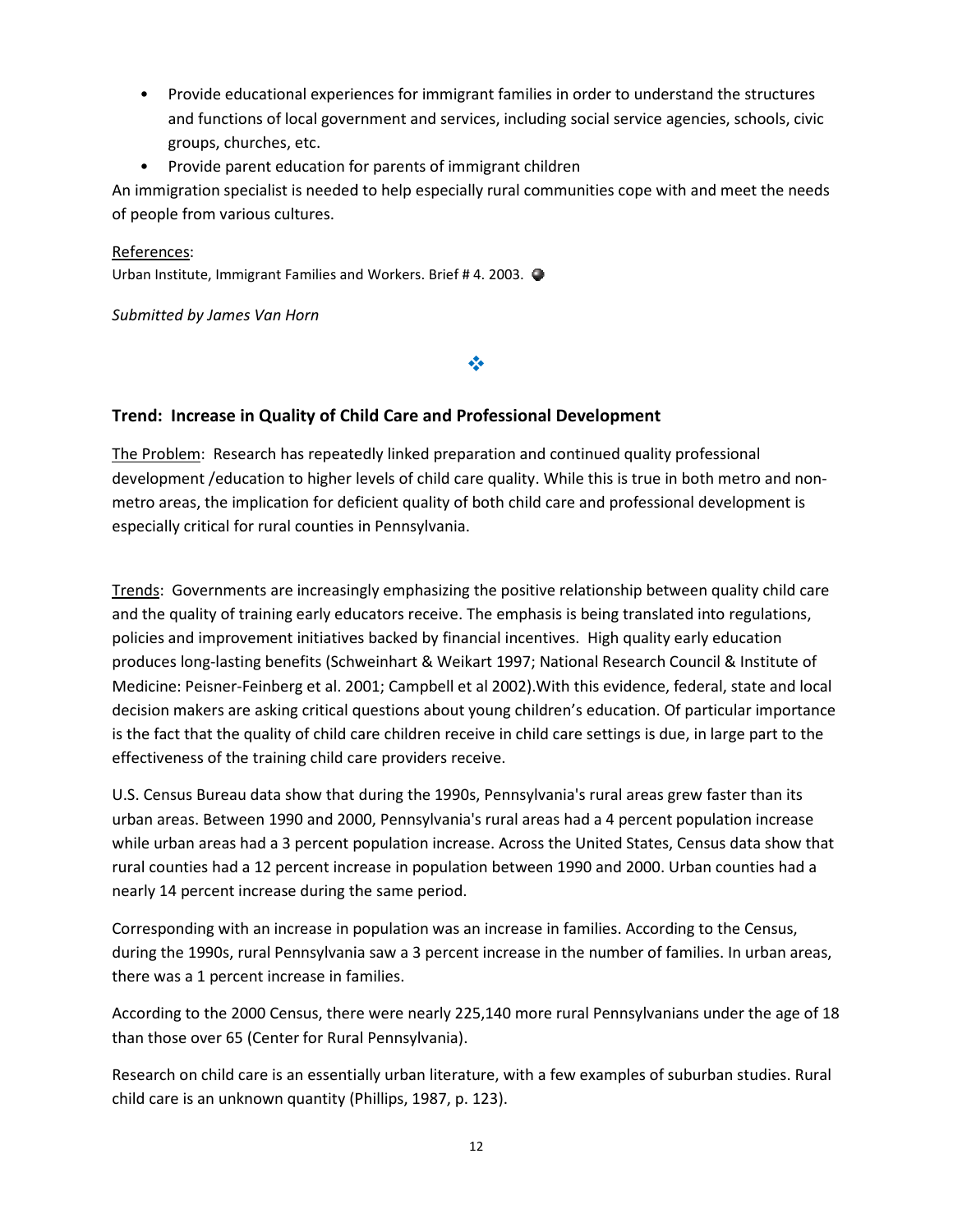The few existing studies of rural children produce a portrait that sometimes contradicts popular assumptions. Predominantly rural states frequently report higher percentages of working parents than do urban states (Children's Defense Fund, 1996, p. 93). But rural children experience poverty at rates equal to urban children, while rural mother-only families are even likelier to be poor than urban ones ("Non-metro and metro children," 1992, p. 27). The link between rural residence and economic disadvantage is particularly pronounced for minority families (Jensen & Tienda, 1989).

Rural families experience child care differently from urban ones on a number of counts. Center-based care, increasingly popular among American families, is less available to rural children. In many areas, lengthy distances, small and scattered populations and high transportation costs make centers impractical. Further, rural parents are more likely to prefer informal care--especially care provided by relatives (Shoffner, 1986).and neighbors (Van Horn & Beielein, 1988). Consequently, only about one fourth of rural children are in group care ("Nonmetro and metro children," 1992, p. 27). Additionally, the centers that do exist in rural areas are often subsidized, and thus targeted at special populations, leaving working-poor and middle-class families with fewer choices.

Some surveys suggest that the small numbers of extant rural centers are of lesser quality than urban ones. A major study that sampled child care programs nationwide found that rural teachers have fewer years of schooling than urban teachers and are paid less, wages being an "important predictor of quality care" (Kisker, Hofferth, Phillips, & Farquhar, 1991, p. 110). Rural centers charge lower fees and generally "fees and quality indicators vary together; the higher the quality, the higher the average fees" (Kisker et al., p. 202). Compared with urban states, rural states provide less oversight and regulation of child care, suggesting that quality may indeed be compromised. Thus it is possible that rural children lack the educational opportunities afforded in centers and are increasingly disadvantaged compared to their urban and suburban counterparts (Sherman, 1992).

Future Projections: There will be an increased emphasis on:

- The level of training and the attainment Bachelors and Child Development Associate (CDA) degrees
- The development of curricula grounded in the "Best Practices" in early learning
- Incentive driven programs that encourage child care providers to attain degrees
- Increased parent involvement in child care programs
- Increased need for parent education that is designed to enable parents to learn "Best Practices" thus enabling parents to initiate and/or reinforce early learning gained in child care.

## Implications for Extension Programming:

Increased programming in parent education either as stand-alone programs or in conjunction with child care programs. Some early learning teachers are not proficient in adult education practices whereas extension educators are and not only very proficient but highly effective as parent education teachers.

Collaborate with child care directors and family providers, thus encouraging them to greater involvement of parents in child care programs.

Facilitate community involvement and support of parent education as an integral component to the child – parent – provider team thus ensuring a seamless early learning experience for young children

The dual task for providing two levels of professional development will intensify in the future. Entry level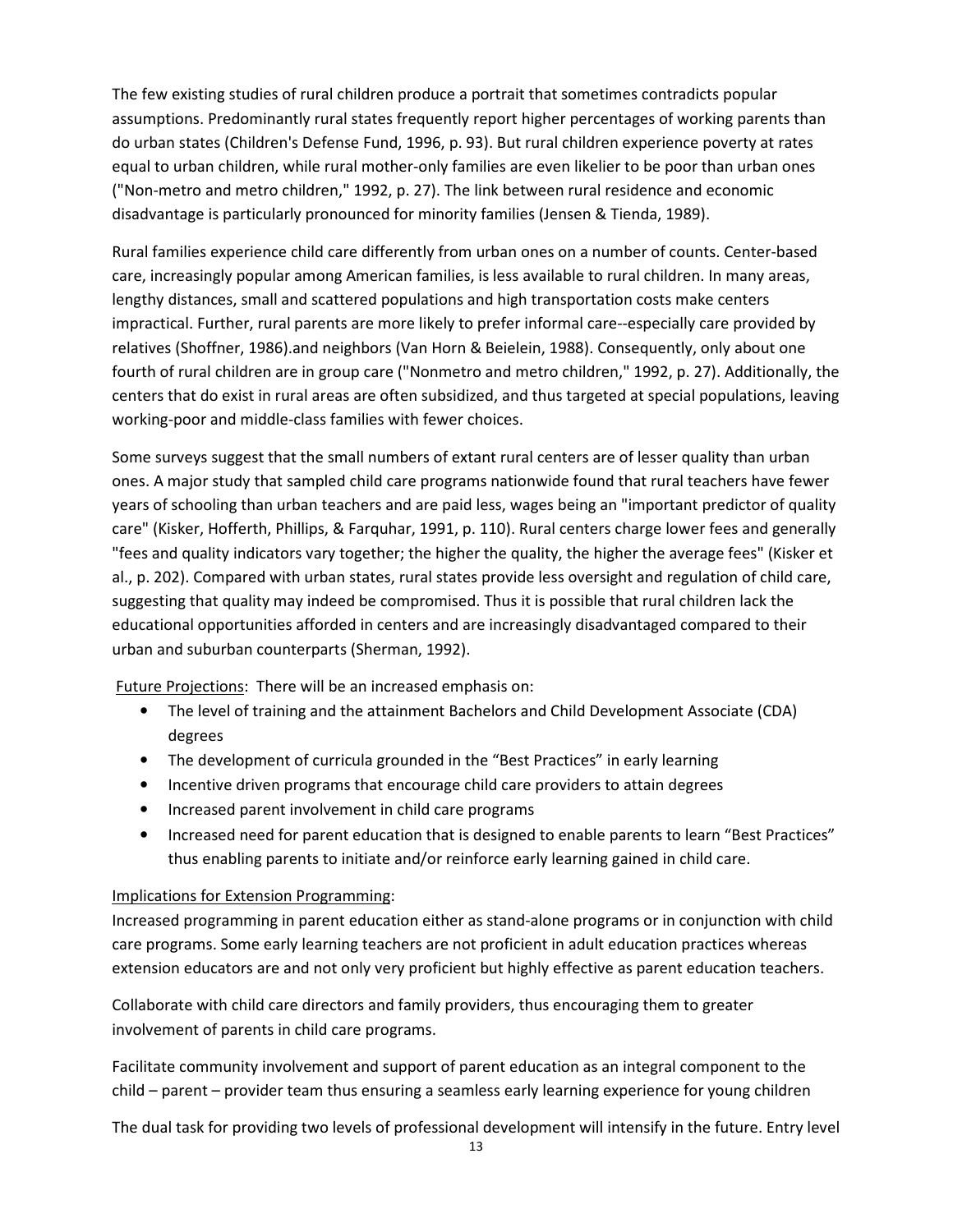training is increasing being neglected as higher level training is provided. Extension will continue to play a key role in this task.

As more providers seek the Child Development Associate degree, training by extension must continue to be elevated to meet the needs of the "more advanced" providers. This task is highly appropriate for extension since extension is empowered to grant CEU's, an entity many agencies who do training cannot grant.

## References:

 ERIC Digest, Perspectives on Rural Child Care; Casey Institute Harvard Family Research Project Rural Development, USDA NAEYC Position Statement Nov, 2003 Additional references are readily available in the Better Kid Care E-Newsletter which all counties receive.

Submitted by James Van Horn

## Trend: Early school absenteeism among youth from low-income families.

The Problem: A significant level of absenteeism in the early school years, especially among low-income children, and has a detrimental effects on later school success. Although absenteeism declines in elementary school, it increases as the youth move into middle and high school. Research has shown that chronic absenteeism in middle and high school are linked to significant problems with highly visible negative consequences for youth, and ultimately, for their employability as adults

÷

### Trends:



C National Center for Children in Poverty (www.nccp.org)<br>A National Portrait of Chronic Absenteeism in the Early Grades

In kindergarten, children in poor families were four times more likely to be chronic absentees than their highest income counterparts; this proportion decreased to 3.6:1 in first grade, and 2.6:1 in third grade, but rose again to 5.3:1 in fifth grade.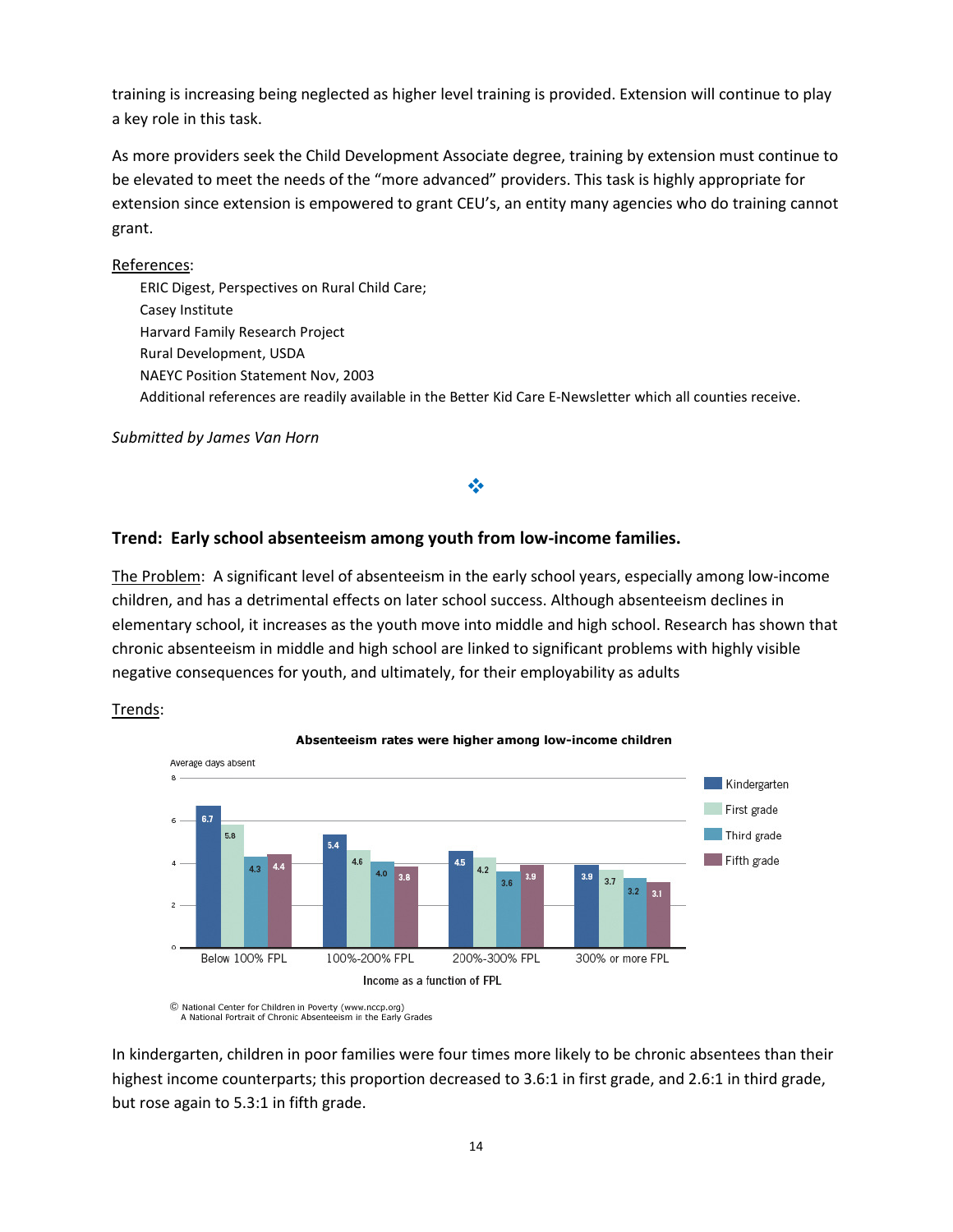

#### Chronic absentees in kindergarten had the lowest academic performance in first grade

© National Center for Children in Poverty (www.nccp.org)<br>A National Portrait of Chronic Absenteeism in the Early Grades.

Greater absenteeism in kindergarten was associated with lower achievement in reading, math, and general knowledge at the end of first grade. Regardless of race, economic status and type of kindergarten, children missing 10% or more of the school year scored five points less than did those who were absent up to 3% of the school year in kindergarten. (National Center for Children in Poverty, http://www.nccp.org/publications/pub\_771.html)

Future Projections: Continued absenteeism among youth from low-income perpetuates the cycle of poverty because these youth struggle in the formal academic system and complete their educational experience at lower levels, leaving them unqualified to achieve good paying jobs.

Implications for Extension Programming: Extension has the ability to improve the quality of early care and learning environments provided by childcare providers to encourage children to have positive formal education experiences in later grades. Educators also have the ability to make parents aware of the importance and benefits of regular school attendance among even young children.

#### References:

- Romero, M. and Lee, Y, The Influence of Maternal & Family Risk on Chronic Absenteeism in Early Schooling, January 2008, National Center for Children in Poverty, http://www.nccp.org/publications/pub\_792.html
- Romero, M. and Lee, Y, A National Portrait of Chronic Absenteeism in the Early Grades, October 2007 National Center for Children in Poverty, http://www.nccp.org/publications/pub\_771.html
- Broadhurst, K.; Paton, K.; & May-Chahal, C. (2005). Children missing from school systems: Exploring divergent patterns of disengagement in the narrative accounts of parents, careers, children and young people. British Journal of Sociology of Education, 26(1), pp. 105-119

Submitted by Elise Gurgevich

#### ❖

#### Trend: College of Agricultural Sciences Strategic Initiatives and 4-H Youth Development Programming

4-H Youth Development programs reach over 170,000 youth across the Commonwealth. In addition, the program prepares and works with over 8,500 adult mentors/volunteers. In order to support this program, approximately 70 FTEs are employed through Penn State Cooperative Extension and county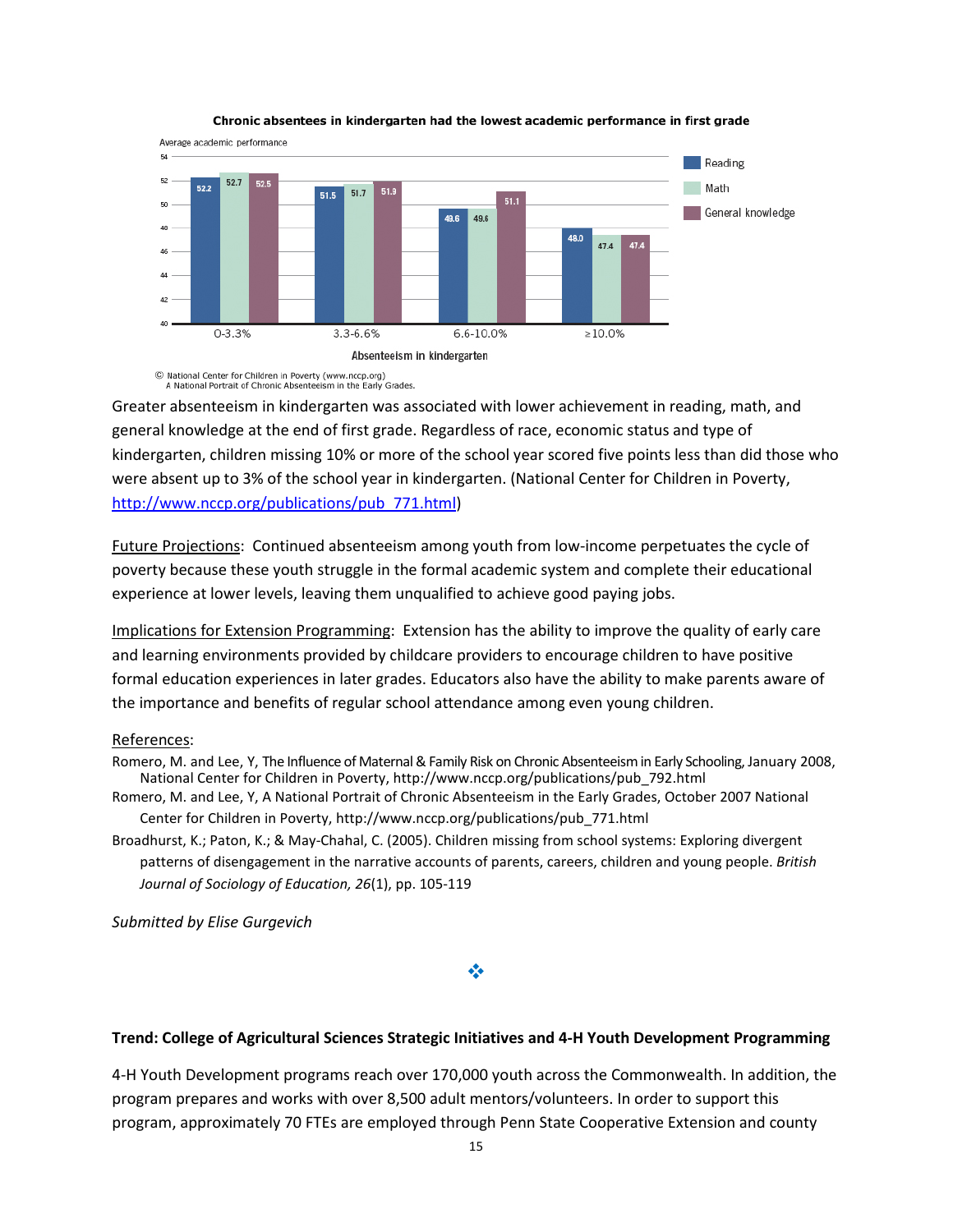offices. In Pennsylvania, the program is built on Extension's founding principles of technology transfer, community leadership, and improving quality of life.

## 4-H Youth Development and Science Education

One of three mission mandates in the 4-H Youth Development program focuses on science, engineering, and technology (SET). Objectives of the SET mandate include increasing knowledge, skills, competencies and comfort levels of 4-H staff and volunteers to deliver 4-H SET programming to youth and to increase public and private funding for this mission area.

The 4-H Youth Development Program builds youth of strong character who will be future students and workers within the Commonwealth of Pennsylvania. Extension Educators supporting this program want to feel an alliance with the strategic initiatives of the College of Agricultural Sciences at Penn State. Unfortunately, the goals are often narrowly defined and based upon technology and knowledge beyond the scope of youth abilities and interest. At the same time, youth programs are needed to ensure the development of a knowledge and technology base for future generations. Cooperative Extension's 4-H Youth Development program is about developing well-rounded young adults who will then fit into many of the strategic initiatives currently being developed by the College through careers and community involvement. The groundwork must be laid if we do not want to be repeating our efforts in education every 10-20 years.

## Science Education for Youth

America presently faces a significant challenge - young people are not prepared with the necessary SET workforce skills to compete in the 21st century (Rising Above the Gathering Storm, 2006). 4-H is the only youth program with direct access to technological advances in agriculture and life sciences, which result from land-grant university research. This access and application to quality, research-based science, engineering, and technology curricula makes the program unparalleled to any other youth organization in the country, making 4-H the largest provider of informal science experiences. 4-H provides youth with hands-on learning experiences that foster exploration, discovery, and passion for the sciences.

A recent report of the National Academy of Sciences (2006), Rising Above the Gathering Storm, speaks to the urgent need to enhance academic and vocational experiences in science, engineering, and technology. American inventiveness and competitiveness in the global marketplace are at risk as student interest and performance in SET disciplines decline at the same time that SET literacy and mastery expectations rise (Business Roundtable, 2005). The increasing pace and complexity of life in a technological age demands engaged, innovative, and cooperating citizens.

Science, engineering, and technology (SET) skills are necessary for productive work in the 21st century economy (Kane, Berryman, Goslen, & Meltzer, 1993) and for everyday survival in mainstream youth culture. SET represents a broad range of disciplines and careers built upon communication and mathematical literacy and applied to multi-disciplinary pathways (e.g., biomedical engineering, environmental GIS). In many of these fields, American youth are losing ground to peers in other nations (Business Roundtable, 2005). Growth in science disciplines (content knowledge) and science abilities (process skills) is synergistic, increasing exponentially with experience and maturation. Optimal outcomes result from early and continuous learning keyed to developmental capacities. Moreover, creative and critical thinking activities prepare youth as innovators and adaptive problem-solvers—roles in high demand in the New Economy (Kane et al., 1993). Upper elementary and middle school years are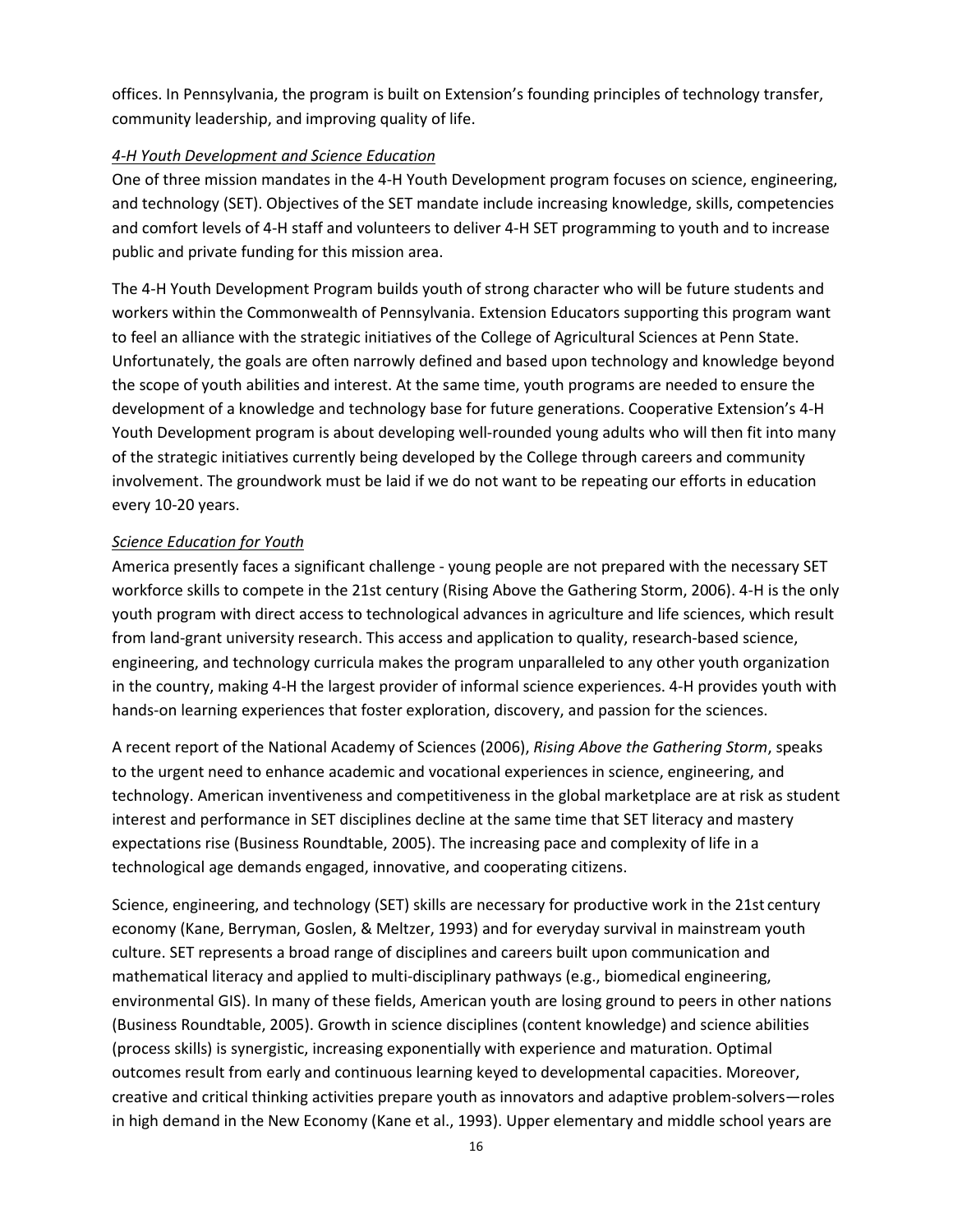critical times for strengthening interests and abilities, especially for young women and ethnic minority youth (National Academy of Sciences, 2006). At all stages, factual knowledge is not as important as critical thinking skills, including: 1) knowing and applying scientific explanations to the natural world; 2) generating and evaluating scientific evidence and explanations; 3) understanding the nature and development of scientific knowledge; and 4) participating in scientific practices and discourse (National Research Council, 2007).

### 4-H Youth Development and the College's Strategic Initiatives

Engaging 4-H youth in the strategic initiatives of the College of Agricultural Sciences provides opportunities for increasing developmentally appropriate science knowledge and process skills. For example, National 4-H Headquarters and USDA worked with the US Department of Energy on the development of energy curriculum (heat, motion, light, and chemical) for middle school youth. Currently, 4-H educators are being trained on use of the curriculum. In addition, a College faculty member and a graduate student are developing educational materials that will inform youth on the Pennsylvania applications of this energy curriculum. Enhanced materials for volunteer mentors working with youth on the curriculum assist in increasing the science knowledge and science comfort level of adults. Materials are also being developed to inform these middle school students about careers and further educational opportunities. Research projects can be built around curriculum impact, knowledge use and implementation, clientele needs, and a variety of other opportunities.

These opportunities exist for all the strategic initiatives.

Submitted by Christy Bartley

#### ❖

### Trend: Increase in Need for Quality Implementation of Evidence-based Programming to Promote Social and Emotional Well-Being of Families and Youth

The Problem: Noteworthy changes have occurred in American families over the last 30 years. The changes have included, but are not limited to, increases in women's labor force participation, increases in divorce, a decline in men's wages, and welfare reform (Marsiglio, Amato, Day, & Lamb, 2000). Indeed, many changes in the family and the social world of children and youth have created a "socially toxic" environment for vulnerable families, children, and youth, and a riskier environment for all families and young people than was true 40 years ago (Garbarino, 1995). Thus, there is a need to strengthening family relationships and family social and emotional well-being. Well being is an essential of health, because health is not just the absence of illness, but a sense of physical, social, emotional and spiritual well-being. Social and emotional aspects of well-being refers to our thoughts, feelings, behavior, and relationships.

Through prevention science a growing number of programs, under carefully controlled conditions, have been shown to be effective at reducing risk factors and increasing protective factors that ultimately improve families' and youth's well-being. However, there are now a new set of obstacles. First, these evidence-based programs are still underutilized compared to prevention strategies with no empirical support. Second, when effective programs are used evidence suggests they are not being implemented with quality and fidelity. Third, effective programs are often initiated with short-term grant funding, creating a challenge for sustainability beyond seed funding.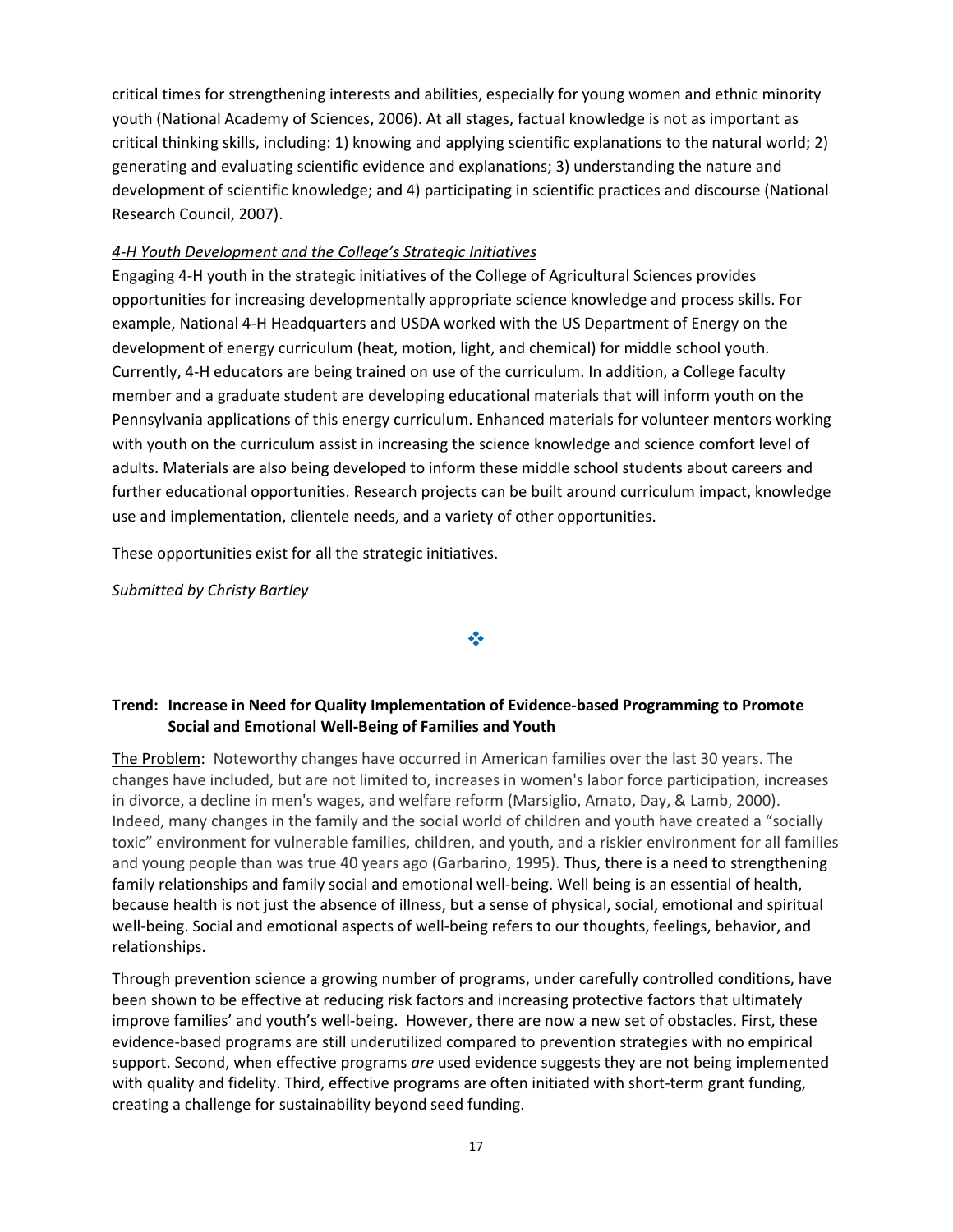Trends: There are multiple trends affecting social and emotional well-being of families and youth and the programming being implemented to strengthen it. However, two major issues are:

- 1. Forces such as industrialization, information technology, and the globalization of the world economy have given rise to a perception that the pace of life has accelerated dramatically. The values of speed and efficiency have come to dominate daily life. As the world puts on pace with respect to the exchange of information and commercial goods, so too have families put on pace as a way of adapting to these changes (Daly, 1996). Our language of time is revealing: we talk of time famine, time compression, multitasking, and time scarcity. One of the ways that families cope with the demands of speed and efficiency is through time-deepening whereby they plan activities with a precise regard to time, carry out more than one activity at a time, or substitute a faster leisure activity for one that takes a long time (Robinson & Godbey, 1997).
- 2. Accountability requirements of programming on behalf of families and youth. Evidence-based programming is becoming a requirement of most funding agencies.

Implications for Extension Programming: Extension has the infrastructure to lead the utilization of EBI focused one social and emotional well-being of families and youth. FCS Extension educators can provide the leadership for community mobilization and action for implementing EBIs. This would include the facilitation of community teams, providing ongoing technical assistance, training and staff development, and conducting monitoring protocols to ensure that EBIs are implemented well and that quality is maintained.

#### References:

Daly, K. J. (1996). Spending time with the kids: Meanings of family time for fathers. Family Relations, 45, 466-476.

#### Garbarino, J. (1995). Raising children in a socially toxic environment. San Francisco: Jossey-Bass.

- Marsiglio, W., Amato, P., Day, R. D., & Lamb, M. E. (2000). Scholarship on fatherhood in the 1990s and beyond. Journal of Marriage and the Family, 62, 1173-1191.
- Robinson, J., & Godbey, G. (1997). Time for life: The surprising ways Americans use their time. State College, PA: Penn State Press.

Submitted by Daniel Perkins

参

Consumer Issues

#### Trend: Rising Numbers of Uninsured in Pennsylvania

The Problem: The number of uninsured Americans is at an all time high. The personal and financial impact of the uninsured is enormous and one of the most intractable problems facing the states and the nation today. The issue is of relevant to those who are U.S. citizens, legal aliens, or undocumented immigrants.

Trends: The number of uninsured Americans is at an all time high. In Pennsylvania, an estimated 900,000 residents are uninsured which includes 767,000 adults and 133,000 children. Nearly 30 percent of the uninsured in the state have been without health care coverage for five years or more. Those without health care coverage often pay the price of poor health by foregoing primary care and not receiving needed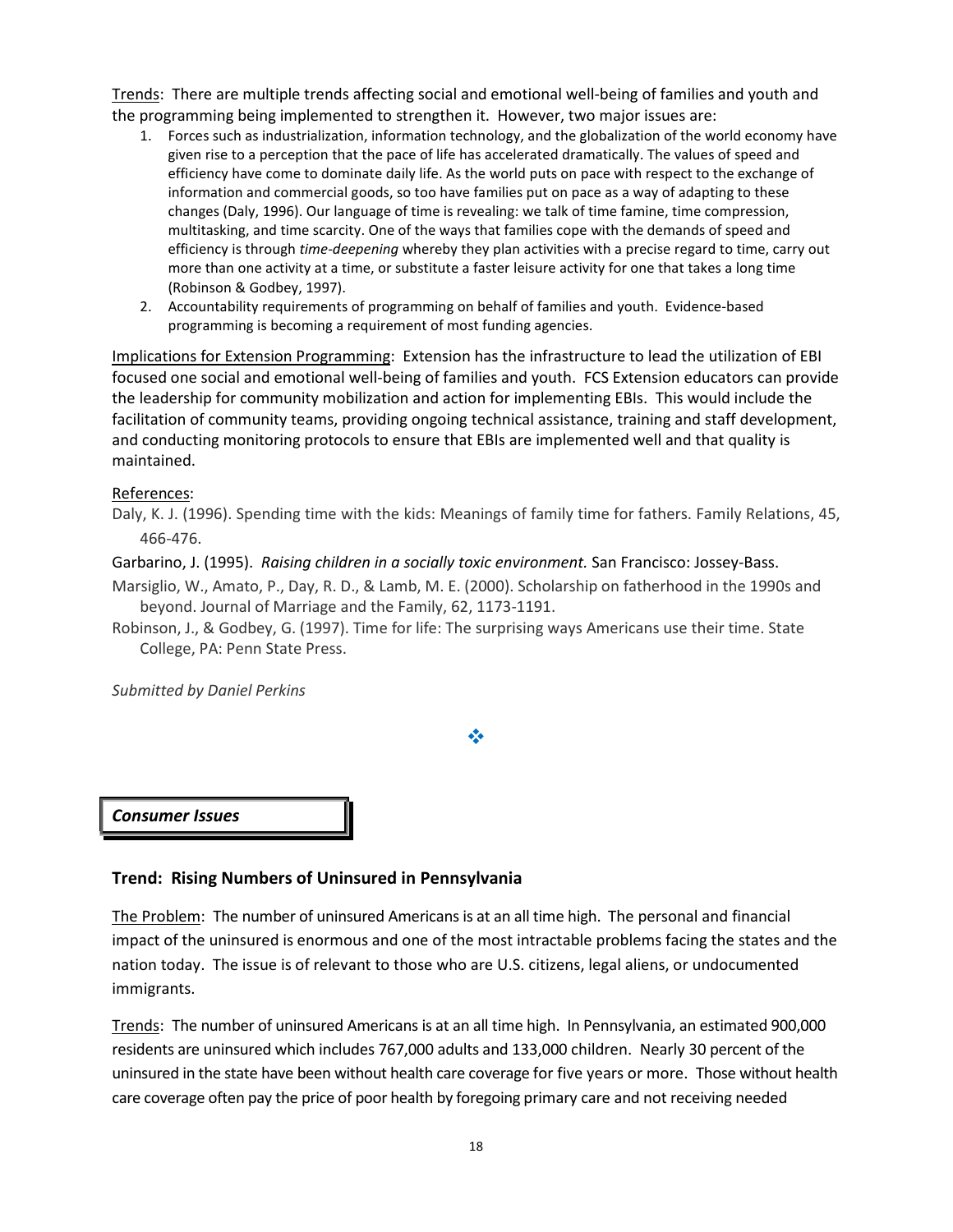prescription drugs. When they arrive in emergency departments they are sicker, have more advanced diseases and suffer higher mortality rates.

Forty-nine percent of uninsured adults are between the ages of 18–34; 71 percent of those uninsured adults are employed. The overwhelming majority of the uninsured are employees in low-wage jobs. Of the employed uninsured, 75 percent work for private companies, 62 percent are in the service industry, and 21 percent are in retail. More than 75 percent of the adult uninsured have incomes below 300 percent of the federal poverty level (FPL), which is \$60,000 for a family of four, and need employer or state financial assistance to pay for premiums. In the United States, 35 percent of the total cost of health care services provided to the uninsured is paid out-of-pocket by the uninsured themselves. In 2005, the cost of health care for uninsured Pennsylvanians, which was not paid by the uninsured themselves, was more than \$1.4 billion.

The rate of uninsured persons has been increasing largely because the percentage of people with employer-based coverage continues to decline. Small employers, employers with a majority of low-wage employees, and employers with older employees are less likely to be able to afford health care coverage for their employees. Health care costs have been increasing twice as fast as average wages in Pennsylvania: premiums for employer-based health insurance rose 9.2 percent in 2005, the 5th consecutive year of increases over 9 percent.

In 2005, the mark up on private health insurance premiums due to health care costs for the uninsured was estimated to be 6.5 percent, on average \$277 per year for individual coverage and \$681 per year for family coverage.

Future Projections: Using the model and projections for national health spending, it is projected that the number of nonelderly uninsured Americans will grow to fifty-six million by 2013. If the national trend is replicated in Pennsylvania, the number of uninsured could increase to more than 1 million adult residents, or about 7 percent of the state's total population.

### Implications for Extension Programming:

- 1. Hold open forums. Be a catalyst for change in communities to create visibility regarding the challenge.
- 2. Work with employers to develop low-cost health insurance options
- 3. Refer individuals to relevant sources of educational information
- 4. Use the document A Resource Guide to No-cost or Low-cost Health Insurance Options in Pennsylvania
- 5. Compile educational information and "real-life" stories and forward to appropriate audiences such as program participants in the Nutrition Links programs
- 6. Conduct preventive health education programs such as nutrition and physical activity programs to help families stay well.
- 7. Work with community health coalitions to develop action steps for the local level.

## References:

Gilmer, T. and R. Kronick (2005). It's The Premiums, Stupid: Projections Of The Uninsured Through 2013, Health Affairs, April 5. http://www.pnhp.org/news/2005/april/projected\_increases.php.

Governor's Office of Health Care Reform, Commonwealth of Pennsylvania (2007). Prescription for Pennsylvania. http://www.ohcr.state.pa.us/prescription-for-pennsylvania/Prescription-for-Pennsylvania.pdf

Submitted by Lisa Davis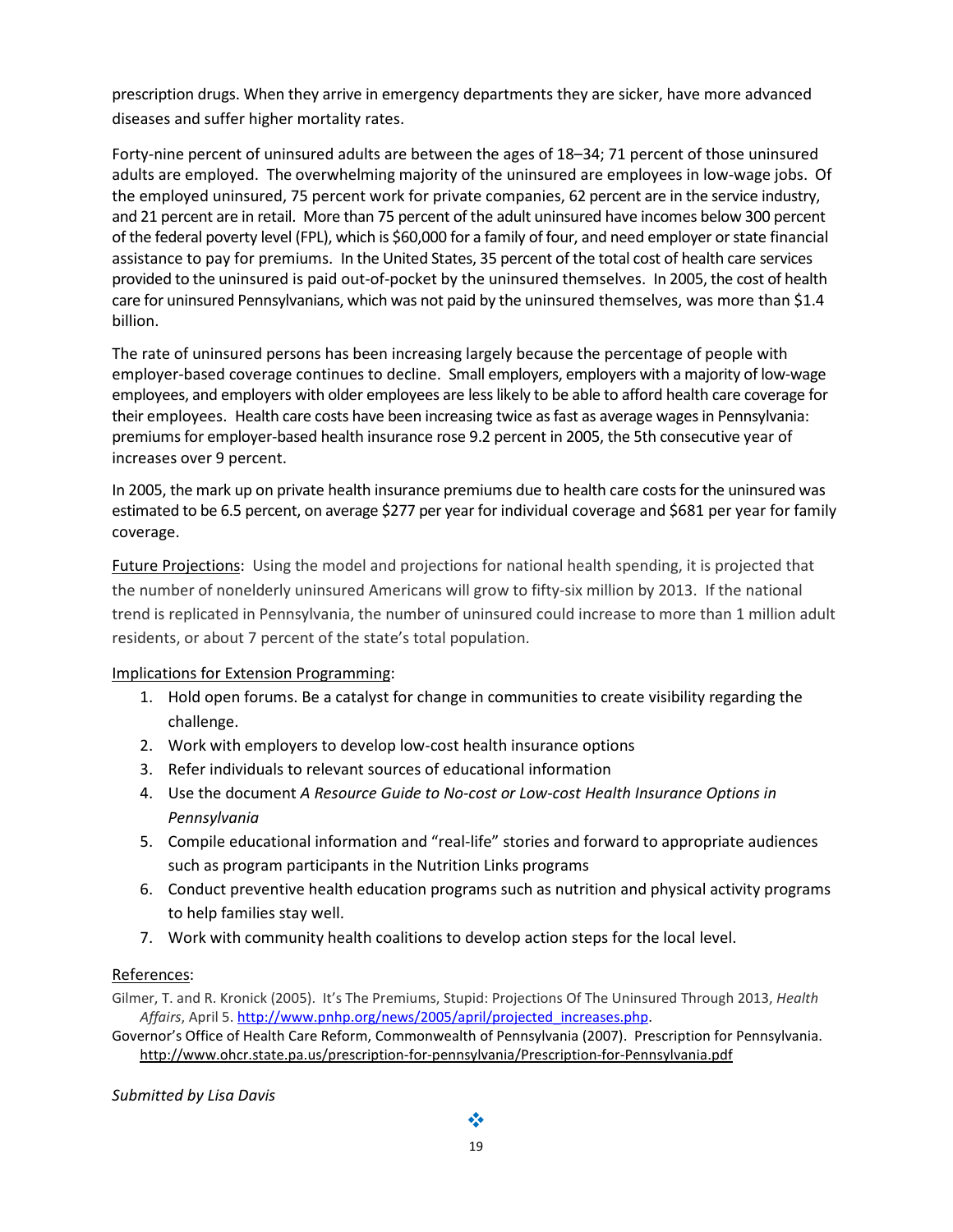## Trend: Consumer Bankruptcy Filings Continue to Increase

## The Problem:

Consumer debt levels continue to grow out of control. Mature and young adults are targeted as new customers by credit card issuers. Without financial education and life experiences to guide them, these adults are likely to make poor decisions that could impact their well-being for decades. Filing for bankruptcy is one decision that has a lasting impact.

Trends: U.S. consumer bankruptcy filings increased nearly 40 percent nationwide in 2007 from the previous year, according to the American Bankruptcy Institute (ABI) relying on data from the National Bankruptcy Research Center (NBKRC). The data showed that the overall consumer filing total for the 2007 calendar year (Jan. 1 – Dec. 31, 2007) reached 801,840 compared to the 573,203 filings recorded during the similar period in 2006.

According to ABI, with the exception of 2006, the PA bankruptcy data from 2000 to 2006 shows a steady climb in the number of total bankruptcy filings. Moreover, the proportion of consumer filings has remained consistently high, 97% or more, each year.

| Year | <b>Total Filings</b> | <b>Business</b> | <b>Non-Business</b> | <b>Percent Consumer</b> |
|------|----------------------|-----------------|---------------------|-------------------------|
| 2000 | 43,970               | 1.455           | 42,515              | 97.69                   |
| 2001 | 51,938               | 1,541           | 50,397              | 97.03                   |
| 2002 | 54,801               | 1,263           | 53,538              | 97.69                   |
| 2003 | 59,423               | 1,193           | 58,230              | 97.99                   |
| 2004 | 59,302               | 1,138           | 58,164              | 98.08                   |
| 2005 | 78,943               | 1,356           | 77,587              | 98.28                   |
| 2006 | 23,932               | 742             | 23,190              | 96.9                    |

Future Projections: Bankruptcy rates will continue to rise as long as credit remains easy to obtain in the U.S.

Implications for Extension Programming: Extension could provide the required basic personal finance course for Chapter 7 & 13 filers and introduce them to Cooperative Extension as a local resource for other educational programs.

References: www.abiworld.org

Submitted by Cathy Bowen

## $\frac{1}{2}$

## Trend: Price Rate Caps on Electricity Expiring

The Problem:

Rate caps that have kept the price of electricity relatively low are expiring. Depending on which utility company provides your electricity, your rate cap protection may have already expired. But the rate caps still are in effect for the large utility companies in Pennsylvania until Dec. 31, 2009 for PPL and Dec. 31, 2010 for Allegheny Power, Met Ed, Penelec and Philadelphia Electric (PECO).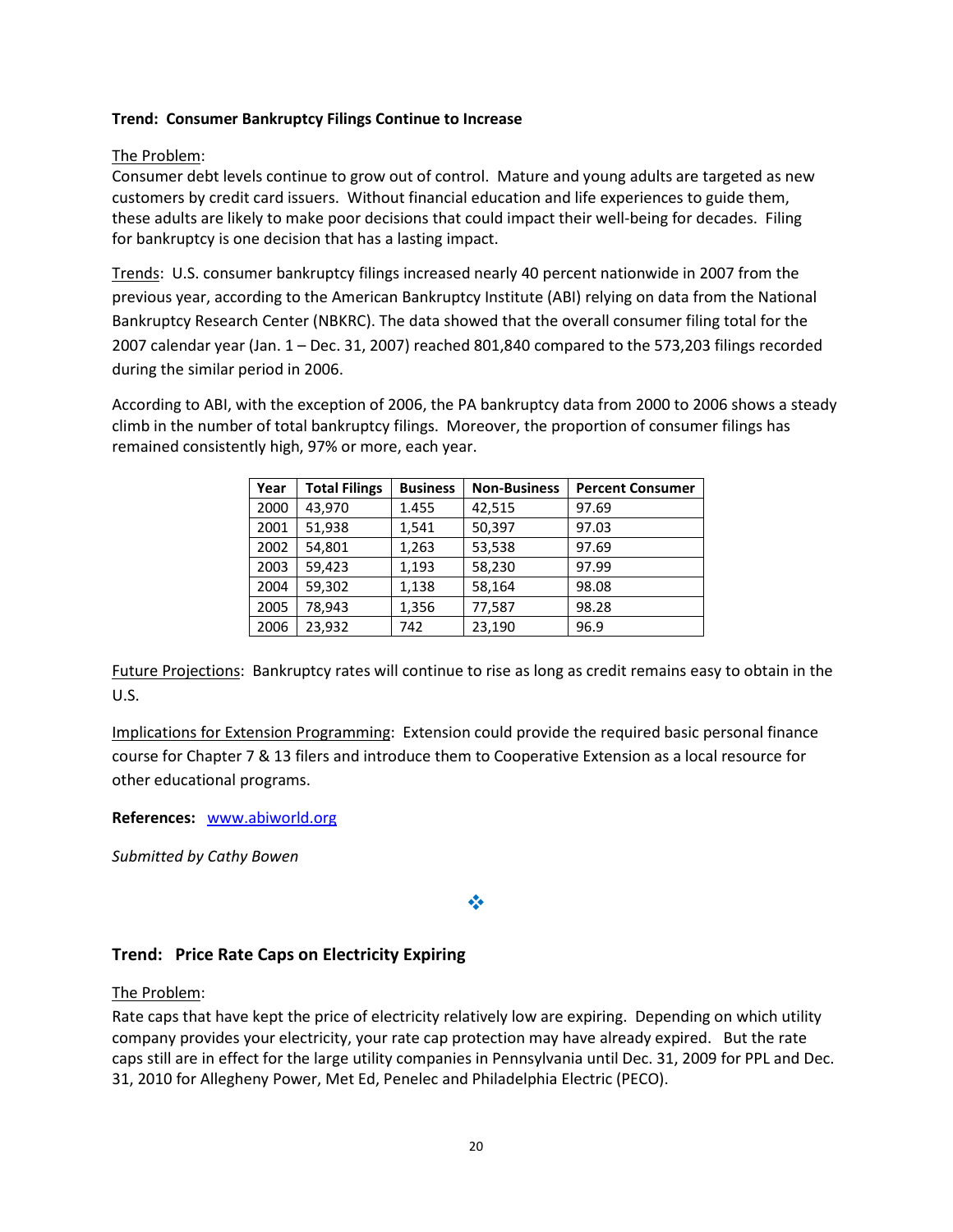## Trends:

Rate caps on the price of electricity have been in effect throughout the state (with the exception of the areas served by the rural electric cooperatives) since late in 1996 when the deregulation of electricity generation was approved. These rate caps -- enforced by the state Public Utility Commission -- provide price protection to consumers. The utility companies were protected as well by the tangible and intangible transition fees (also known as stranded investment fees) that consumers paid with each monthly billing statement. The bottom line is that consumers have experienced no more than nominal annual price increases in electricity – 5 percent or less -- since 1996. These small increases have been occurring at the same time that prices for oil, natural gas, propane, coal and even wood have skyrocketed.

## Future Projections:

There is considerable uncertainty concerning what happens with the price of electricity in two or three years. I have not heard any utility company or PUC official predicting that the prices will stay at the present level -- all are predicting increases in price. I have heard predictions ranging from a low of a 40 percent increase to as high as a 200 percent increase. We all know that such dramatic price increases will have a profound impact on every person and every business in the state.

### Implications for Extension Programming:

To prepare for higher electricity prices, each customer needs to develop an energy strategy consisting of at least the following facets:

- Use electricity in a more efficient manner.
- Establish dual or triple-fuel flexibility
- Manage demand for electricity and natural gas to avoid spikes in demand.
- Keep accurate, up-to-date, easily accessible records of your energy use.

Submitted by Dennis Buffington

## 豪

# Trend: Increased interest and funding availability in individual, family, business and community disaster and pandemic preparedness planning.

The Problem: Individuals and others are not prepared for any major disaster. Over dependence of state and federal resources.

Future Projections: As areas are affected by major disasters, particular segments of society are identified as being left out in organized disaster planning efforts. Assessments indicate that the public is not as prepared as they should be.

Implications for Extension Programming: Transferring knowledge to practice –We can provide the bridge to access the audiences that will benefit from better disaster and pandemic planning. Curriculum and finances are available. Meeting needs of non-traditional audiences. Increasing diversity programming. Partnering with non-traditional project and funding partners.

### References:

Pa Health/ PA Extension project. USDA CSREES special needs project funding.